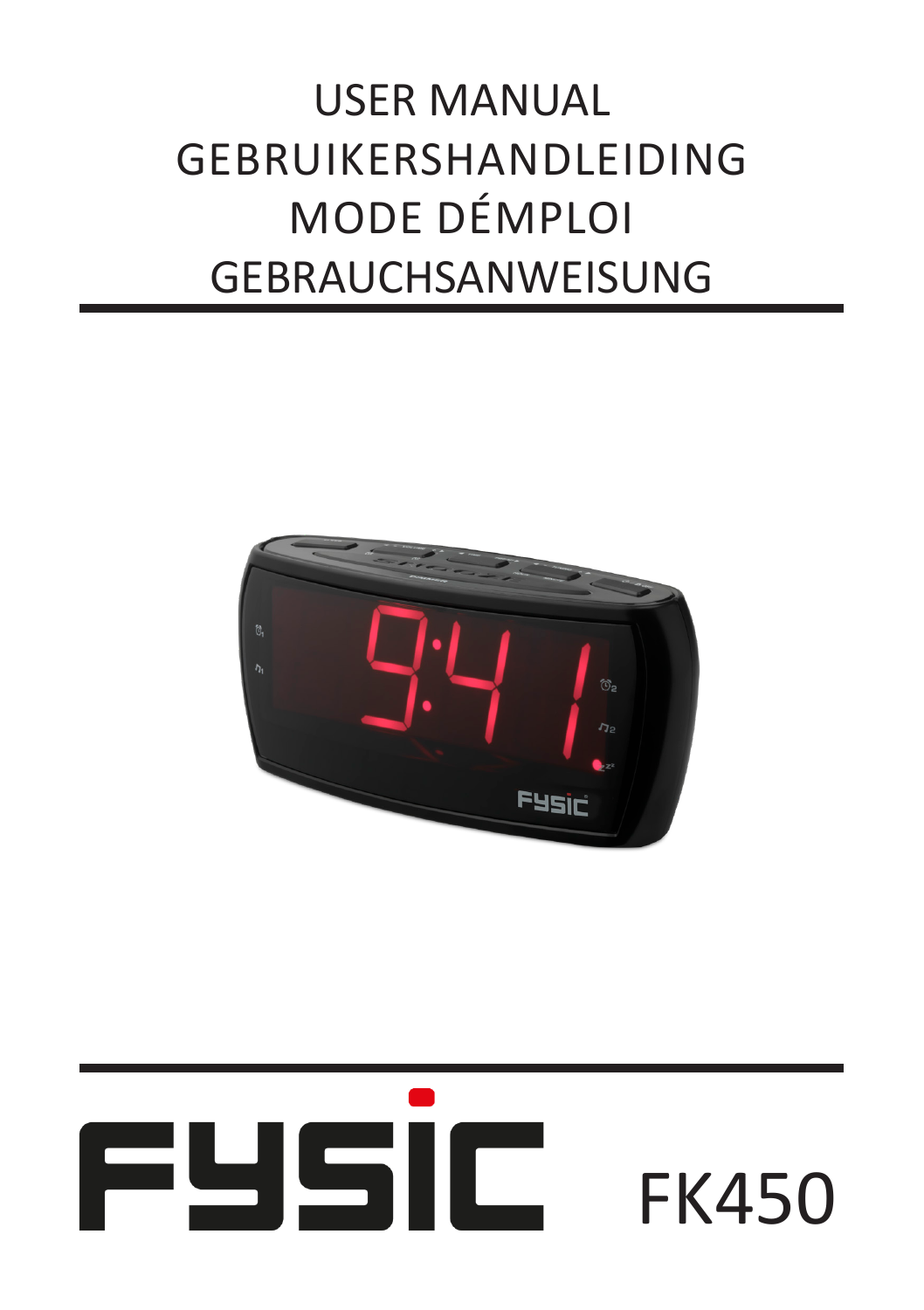# Index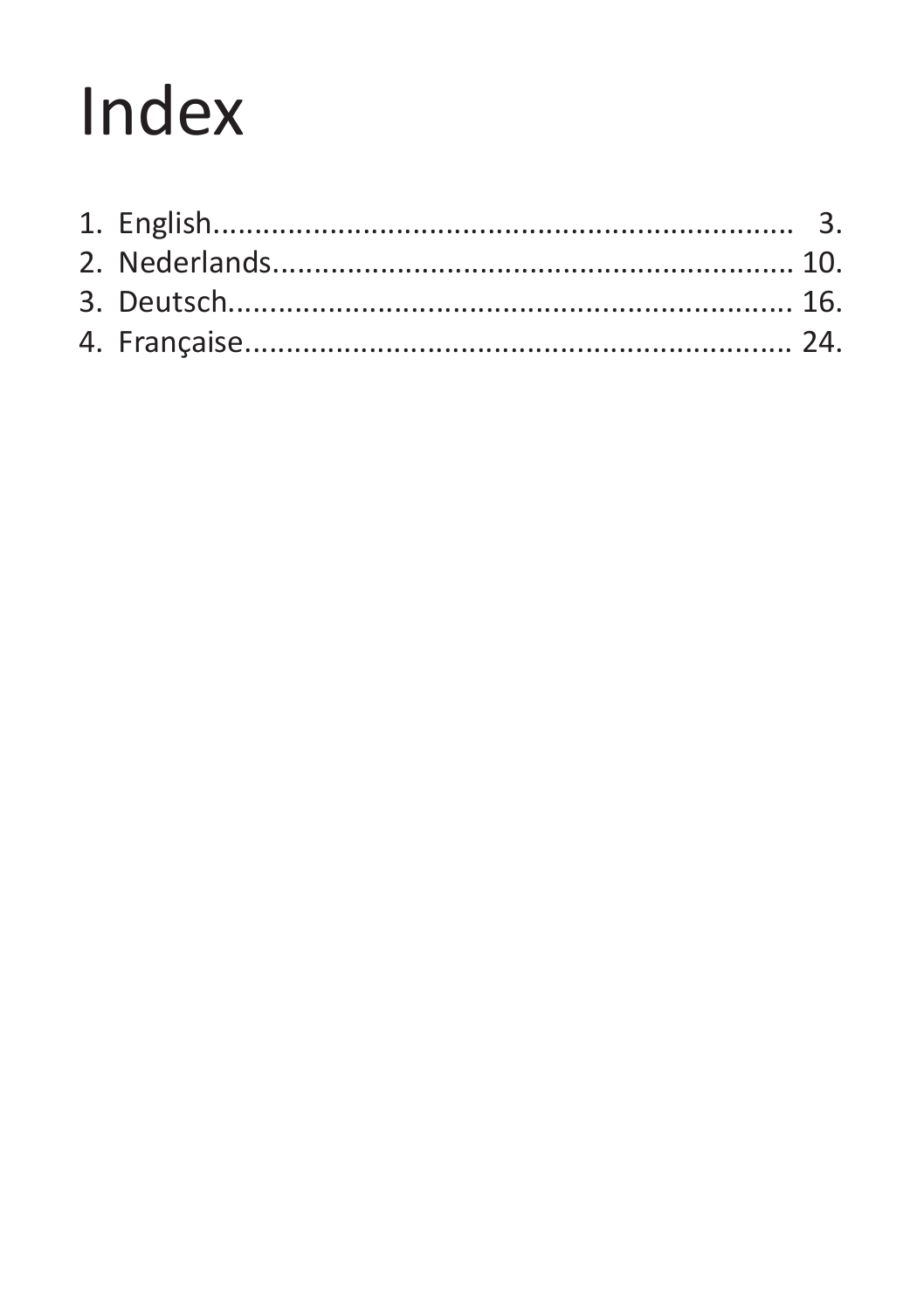## ENGLISH

#### CAUTION:

Usage of controls or adjustments or performance of procedures other than those specified herein may result in hazardous radiation exposure.

This unit should not be adjusted or repaired by anyone except qualified service personnel.

PRECAUTIONS BEFORE USE KEEP THESE INSTRUCTIONS IN MIND:

- Do not use this device near water. 1.
- Clean only with a slightly damp cloth. 2.
- Do not cover or block any ventilation openings. When placing the device on a shelf, leave 5 cm (2") free space around the whole device. 3.
- Install in accordance with the supplied user manual. 4.
- Don't step on or pinch the power adaptor. 5.
- Do not place heavy items on the power adaptor, which may damage it. 6.
- 7. Keep the entire device out of children's reach!
- Unplug this device during lightning storms or when unused for a long period. 8.
- 9. Keep the device away fromexternal heat sources.
- 10. Avoid using the device near strong magnetic fields.
- Warning! Never insert an object into the product through the 11. vents or openings.
- 12. Do not use in wet or moist areas such as bathrooms.
- 13. This device must operate on a power source as specified on the specification label.
- 14. Always hold the plug when pulling it out of the main supply socket.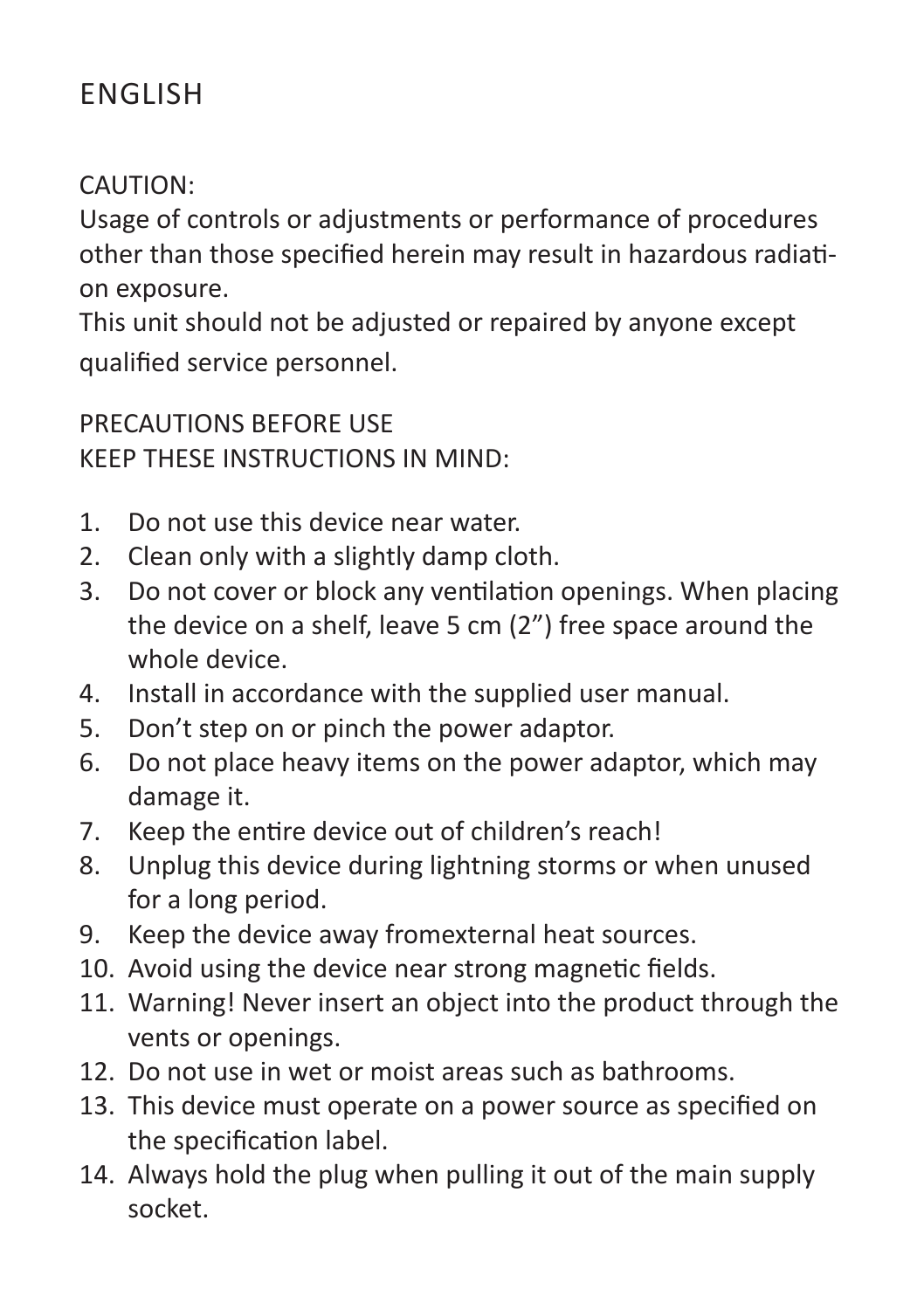- 15. Although this device is manufactured with the utmost care and checked several times before leaving the factory, it is still possible that problems may occur. If you notice smoke, an excessive build-up of heat or any other unexpected phenomena, you should disconnect the plug from the main power socket immediately.
- 16. This device is not intended for use by people (including children) with physical, sensory or mental disabilities, or a lack of experience and knowledge, unless they're under supervision or have received instructions about the correct use of the device by the person who is responsible for their safety.
- 17. This product is intended for non professional use only and not for commercial or industrial use.
- 18. Make sure the unit is adjusted to a stable position.
- 19. Never place this apparatus on other electrical equipment.



Danger of explosion if battery is incorrect replaced.

Replace only with the same or equivalent type.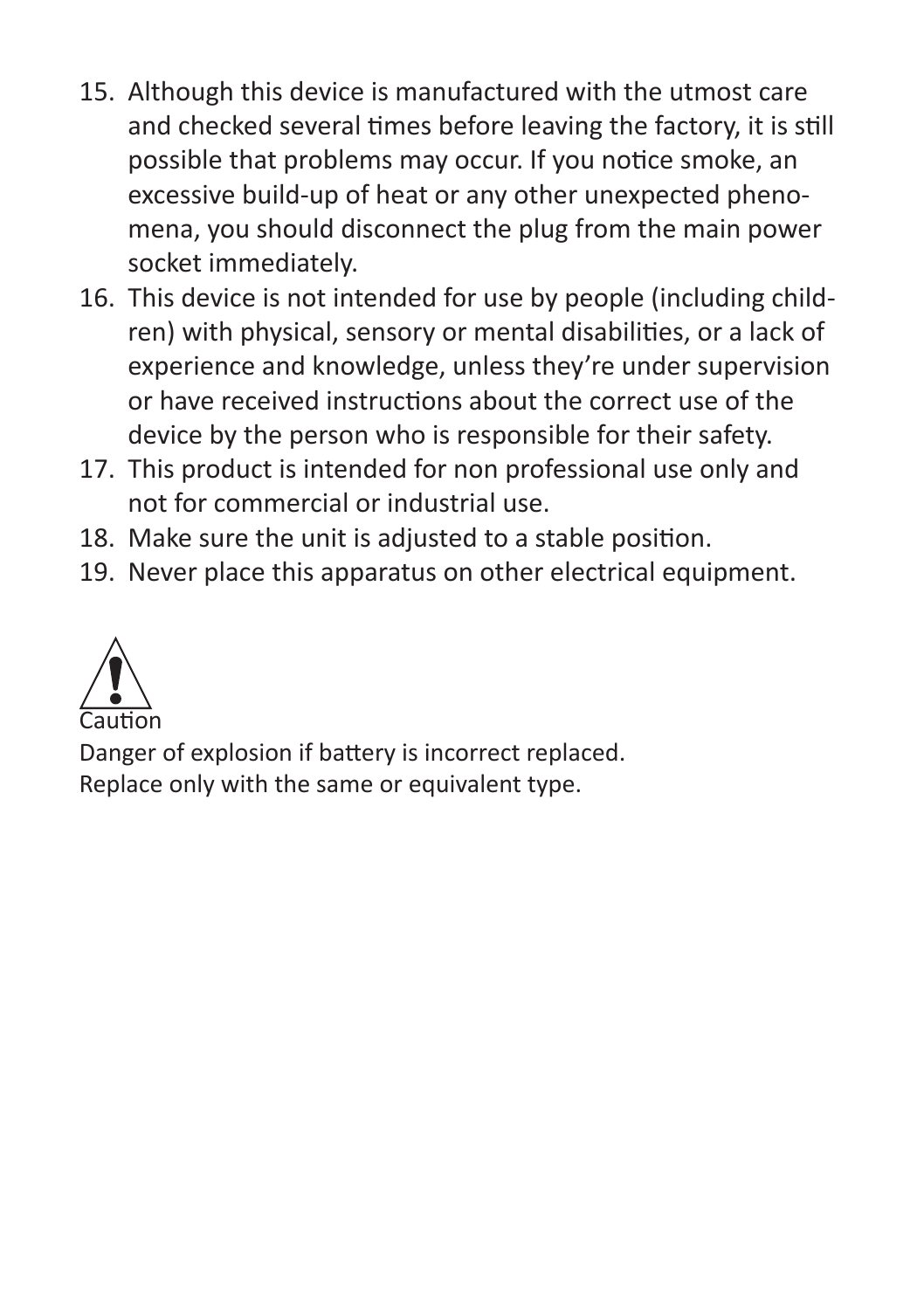

- 1. Radio alarm indicator 1
- 2. Led Screen
- 3. Buzzer alarm indicator 1
- 4. Sleep timer
- 5. Set alarm 1 / volume -
- 6. Set alarm 2 / volume +
- 7. Timesettings
- 8. Radio PRE/M+ memory
- 9. Radio tuning - / Hours +
- 10. Radio tuning + / Minutes +
- 11. Alarm On / Stand by / Off
- 12. Snooze
- 13. Buzzer alarm indicator 2
- 14. Radio alarm indicator 2
- 15. Sleep indicator
- 16. Speaker
- 17. Battery cover
- 18. FM wire antenna
- 19. AC-Power cord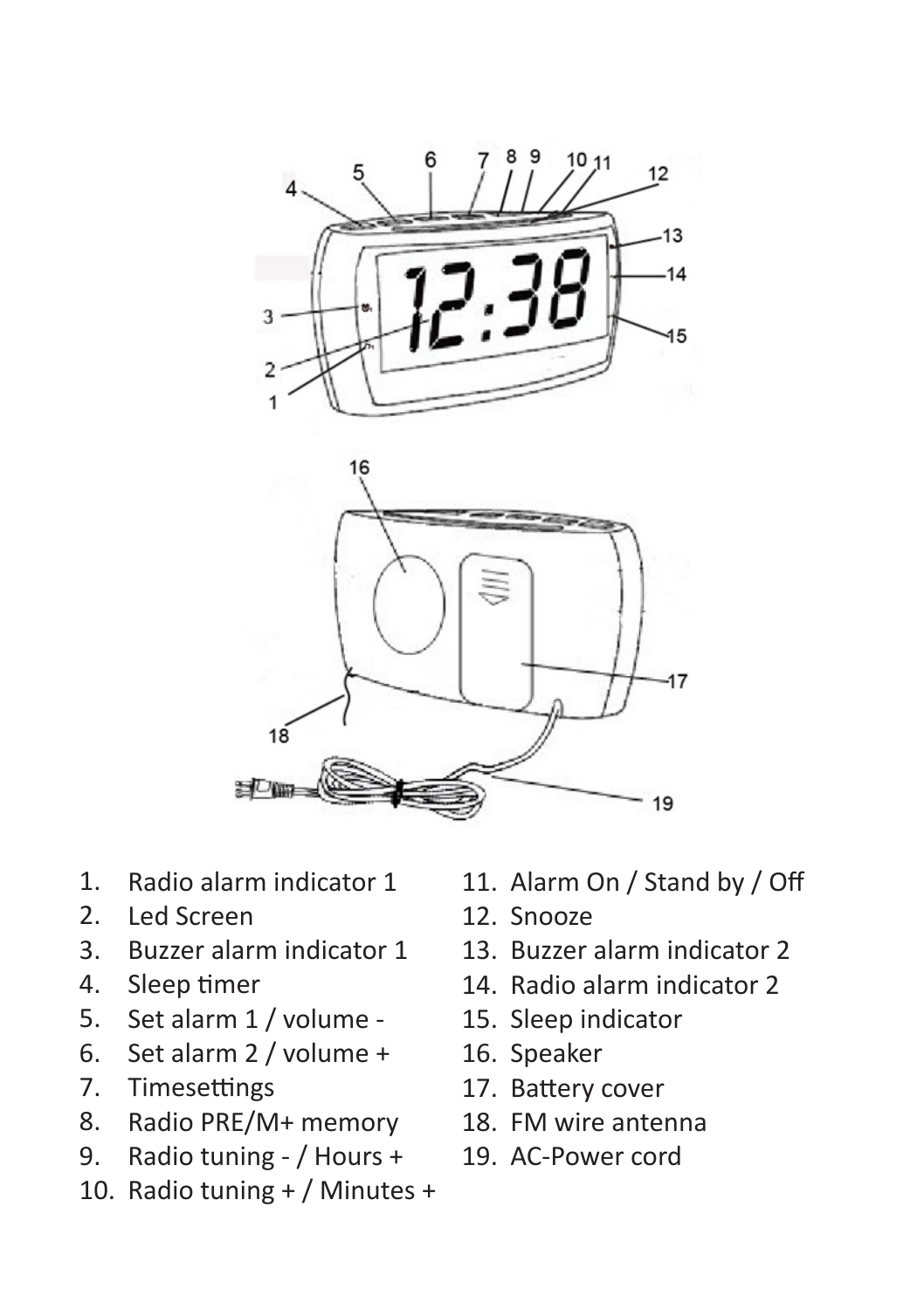RADIO

- 1. Press the "ON/STANDBY/ALARM OFF" button to turn the clock radio on or off.
- 2. Adjust the "TUNING+" or "TUNING-" to select the desired station.
- 3. Press the "VOLUME+" or "VOLUME-" button to adjust the volume.
- 4. Press and hold the "PRE/M+" button until the preset memory display, for example "P01", is blinking. Then you can select the desired preset memory by "VOLUME+" or "VOLUME-" button and press "PRE/M+" button again to store the desired station.
- 5. Now you can recall the preset station by pressing the "PRE/ M+" button to select the preset memory.

## SETTING THE ALARM

- 1. You must switch off the radio before you set the alarm time.
- 2. Press and hold the "ALARM 1" button until the Hour display begins to blink.
- 3. You can set the alarm time: Press the "Hour" to adjust the hour and press "Minute" button to adjust the Minute.
- 4. Press the "ALARM 1" button now to store the alarm time.
- 5. Now you can enable the alarm and select to wake up by radio or buzzer by pressing "ALARM 1" in toggle. The LED with music note logo and bell logo stands for waking up by radio or by buzzer respectively. Both LEDs with music note logo and bell logo are off representing to disable the alarm.
- Use the same method to set Alarm 2. 6.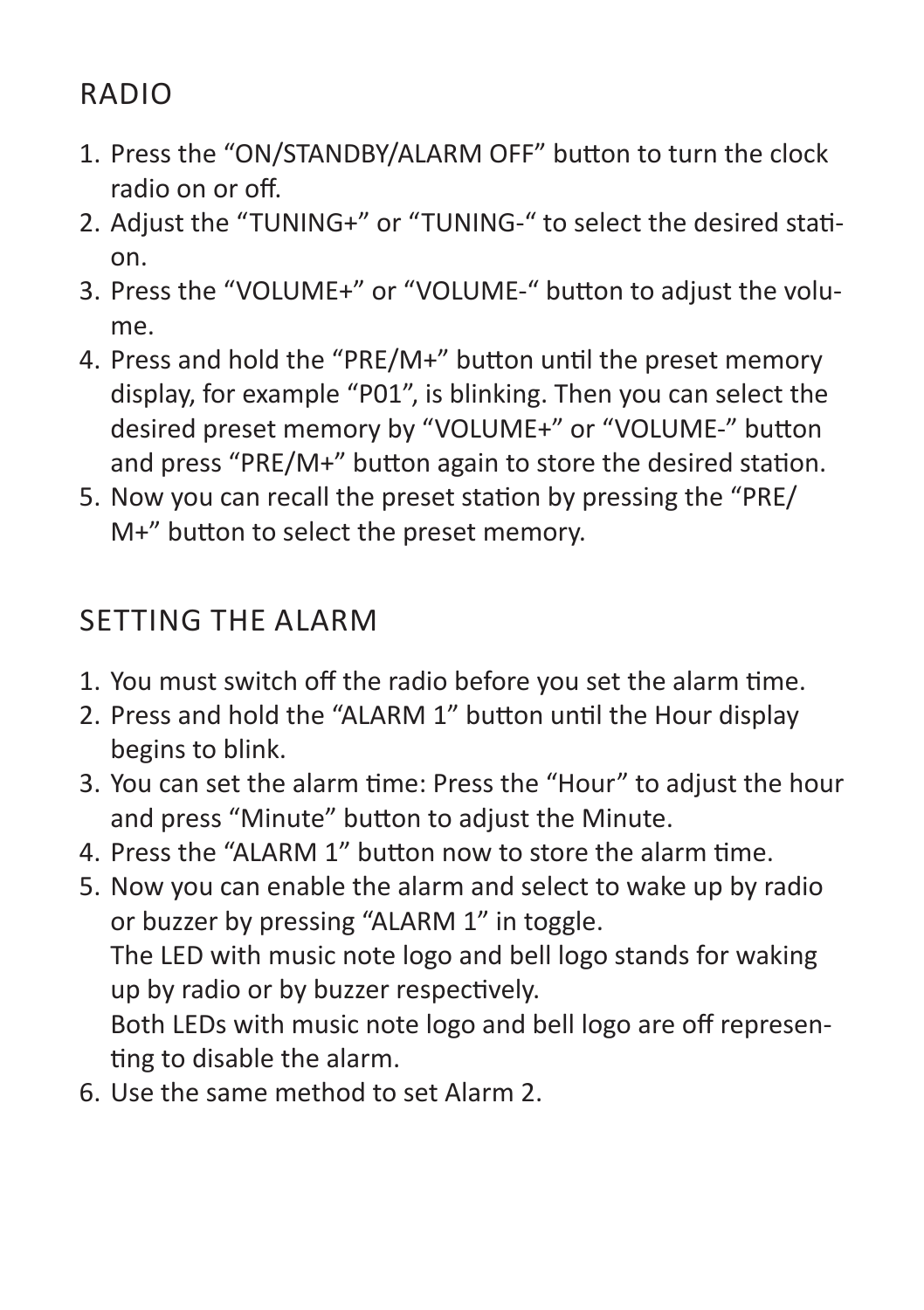## CANCELING THE DAILY ALARM

Press the "ON/STANDBY/ALARM OFF" button to stop the alarm. The alarm will operate 24 hours later as per alarm time set.

## DISABLING THE ALARM

Press the "ALARM 1" or "ALARM 2" button in toggle until both LEDs with music note logo and bell logo are off, the alarm is disabled now.

## SETTING THE CLOCK

- 1. You must switch off the radio before you set the clock time.
- 2. Press and hold the "TIME" button until the display begins to blink, then release the button.
- 3. Press the "HOUR" and "MINUTE" button to adjust the hour and minute.
- 4. Press the "TIME" button to save time.

## SETTING THE SLEEP TIME

Press the "SLEEP" button repeatedly to set the sleep time ( 90, 80, 70, 60, 50, 40, 30, 20, 10 min or OFF ). When the timer is up, radio will be off automatically.

## SNOOZE

To use the snooze, press the "SNOOZE" bar when the alarm is sounding. The alarm will stop temporarily, but will resume sounding after 9 minutes.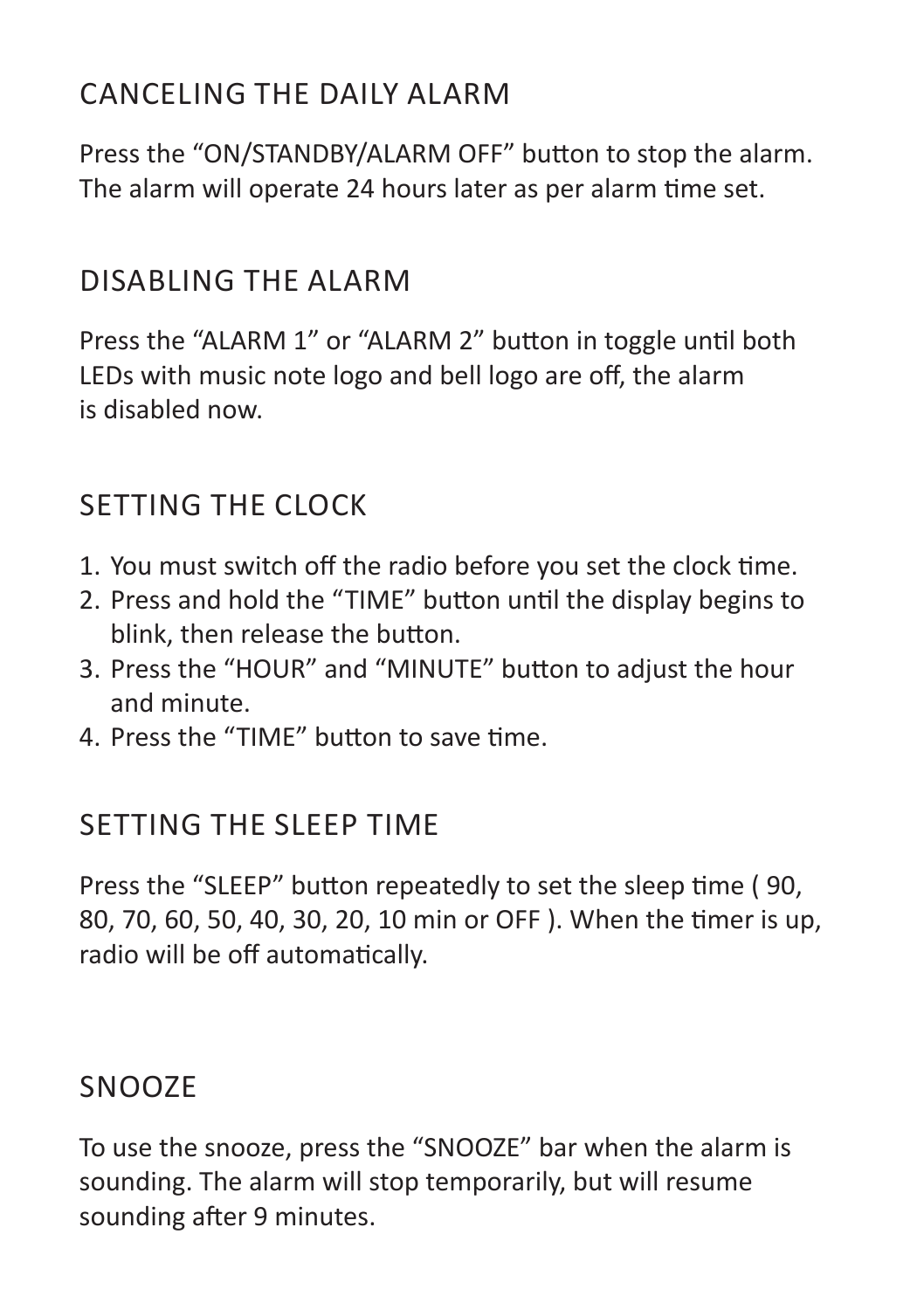## SPECIFICATIONS

Frequency Range: FM 87.5–108 MHz Power Source: AC 230V ~ 60 Hz, 6W DC 2 x AAA batteries (For back-up) Power Output: 300 mW

## DISCARDING OLD EQUIPMENT

Old electric and electronic devices often contain valuable materials. However, they also contain harmful substances that were necessary for their functionality and safety. If these are placed with the non-recyclable waste or disposed of incorrectly, they can be harmful to human health and the environment. Never place your device with the non-recyclable waste.

## DISCI AIMFR

Updates to Firmware and/or hardware components are made regularly. Therefore some of the instruction, specifications and pictures in this documentation may differ slightly from your particular situation. All items described in this guide for illustration purposes only and may not apply to particular situation. No legal right or entitlements may be obtained from the description made in this manual.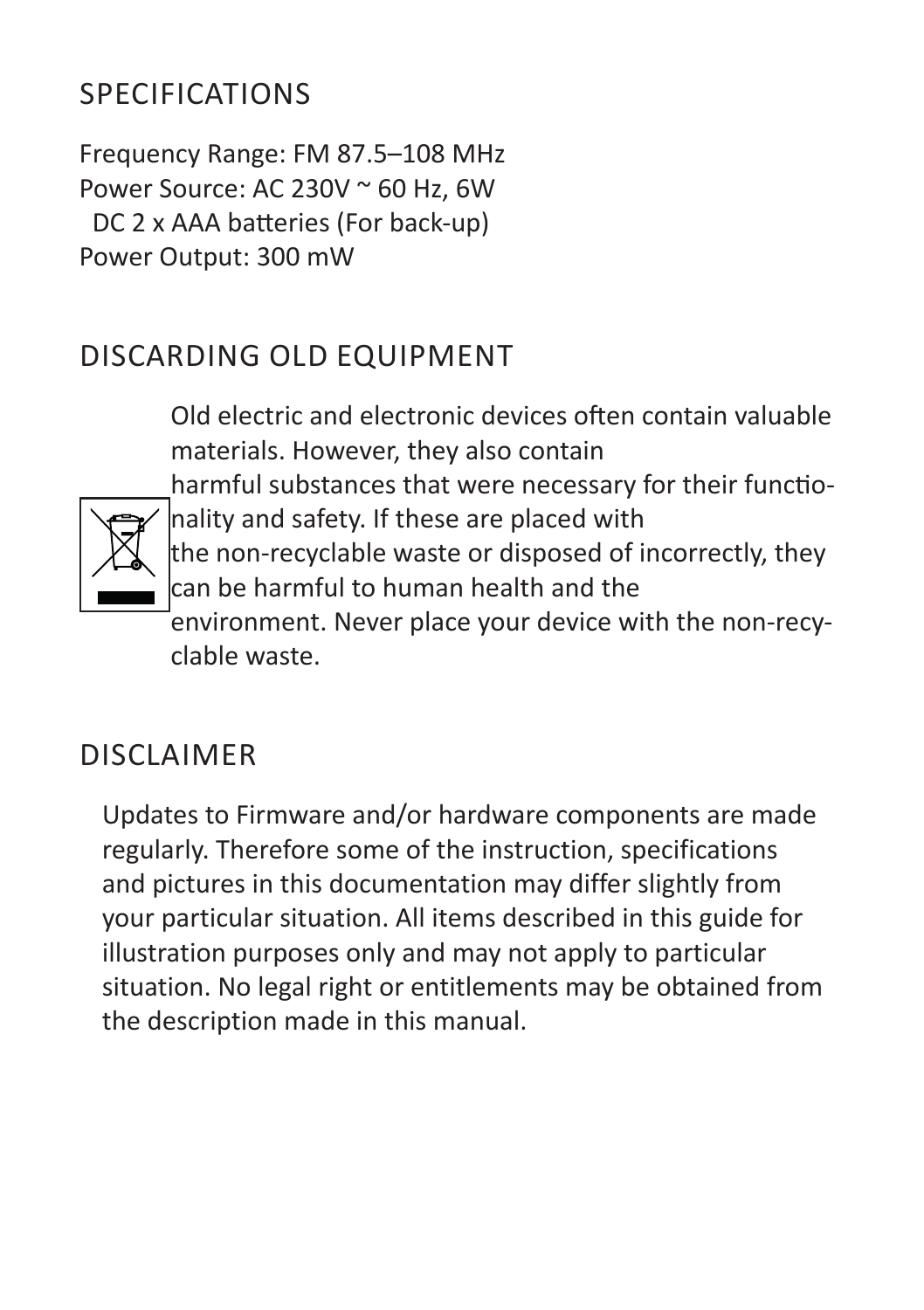## WARRANTY

We provide a warranty of 24 months for this product. The warranty starts on the date of purchase and is intended for faults due to production or the used materials. Your statutory warranty rights in accordance with § 439 ff. BGB-E will remain unaffected by this.

The warranty does not apply to damages as a result of improper handling or use, nor to malfunctions that

only have a minor effect on the functionality or value of the product. Normal wear and tear, transport

damage, to the extent that we are not responsible for this, as well as damages caused by repairs not

performed by us, are also excluded from the warrant.

This device is designed for household use and has the right performance levels.

Any use in commercial situations is only covered by the warranty if the device is not put under a heavier

strain that in a household situation. The device is not intended for additional commercial use.

In the case of well-founded complaints, we will repair the defective device at our discretion or replace it with a device that shows no problems.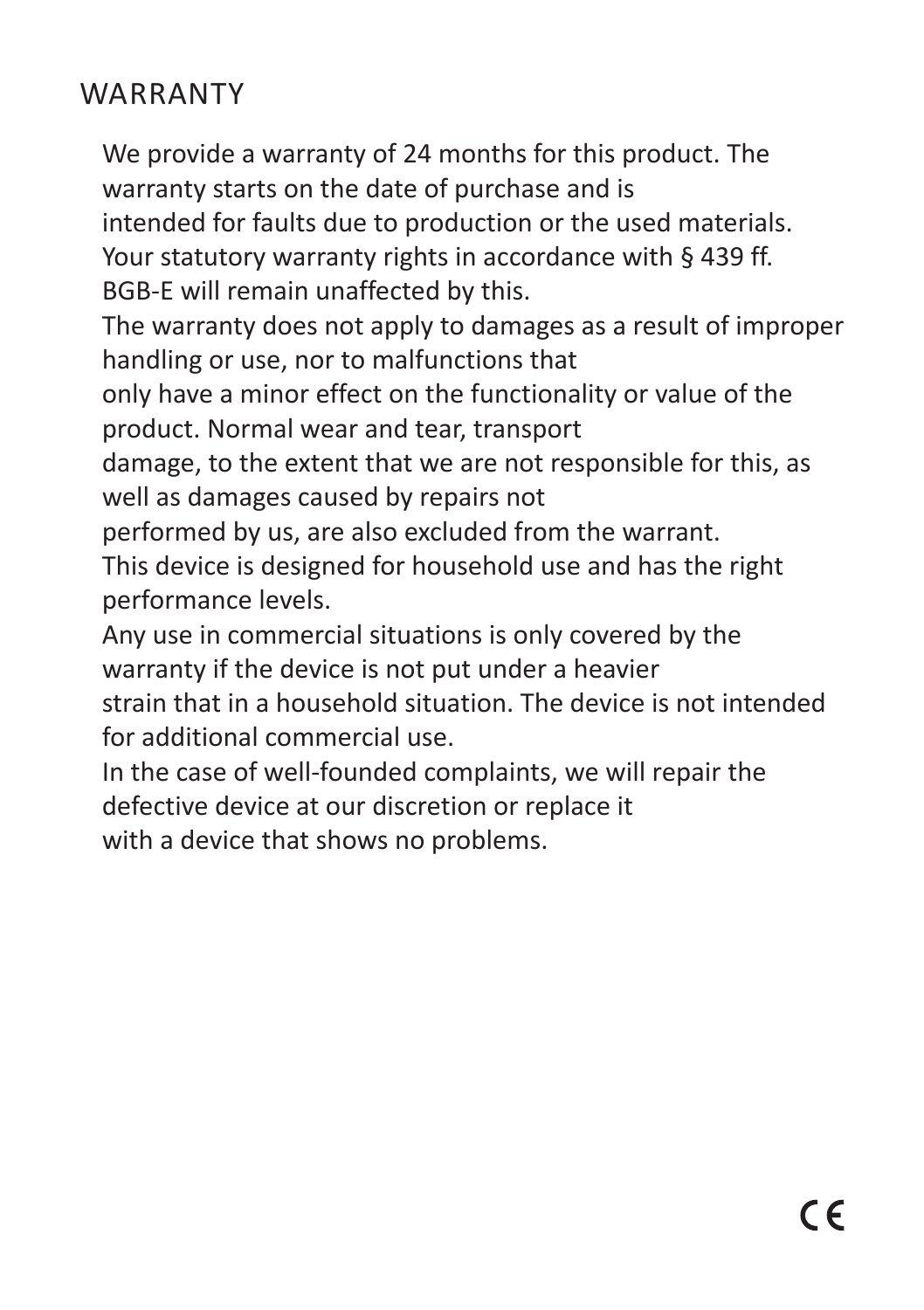## NEDERLANDS

#### LET OP:

Gebruik van bedieningen of afstellingen of uitvoer van procedures anders dan gespecificeerd in deze documentatie kan leiden tot blootstelling aan schadelijke straling. Dit apparaat dient uitsluitend te worden aangepast of gerepareerd door gekwalificeerd onderhoudspersoneel.

#### VOORZORGSMAATREGELEN VOOR GEBRUIK ONTHOUD DE VOLGENDE INSTRUCTIES:

- Gebruik dit apparaat niet in de buurt van water. 1.
- Reinig het uitsluitend met een licht vochtige doek. 2.
- Bedek of blokkeer de ventilatieopeningen niet. Wanneer u het apparaat op een schap plaatst, dient u 5 cm (2") vrije ruimte rondom het gehele apparaat te behouden. 3.
- Installeer het product volgens de meegeleverde gebruikershandleiding. 4.
- Nooit op de stroomadapter stappen of deze indrukken. 5.
- Plaats geen zware voorwerpen op de stroomadapter, om beschadiging ervan te voorkomen. 6.
- Houd het gehele apparaat buiten bereik van kinderen! 7.
- Haal de stekker uit het stopcontact tijdens onweer of wanneer u deze langere tijd niet gebruikt. 8.
- Houd het apparaat uit de buurt van externe warmtebronnen. 9.
- 10. Gebruik dit apparaat niet in de buurt van krachtige magnetische velden.
- Waarschuwing! Steek nooit een voorwerp via de ventilatie- of 11. andere openingen in het product.
- 12. Niet gebruiken in natte of vochtige ruimten zoals badkamers.
- 13. Dit apparaat moet werken op een voedingsbron, zoals aangegeven op het specificatieplaatje.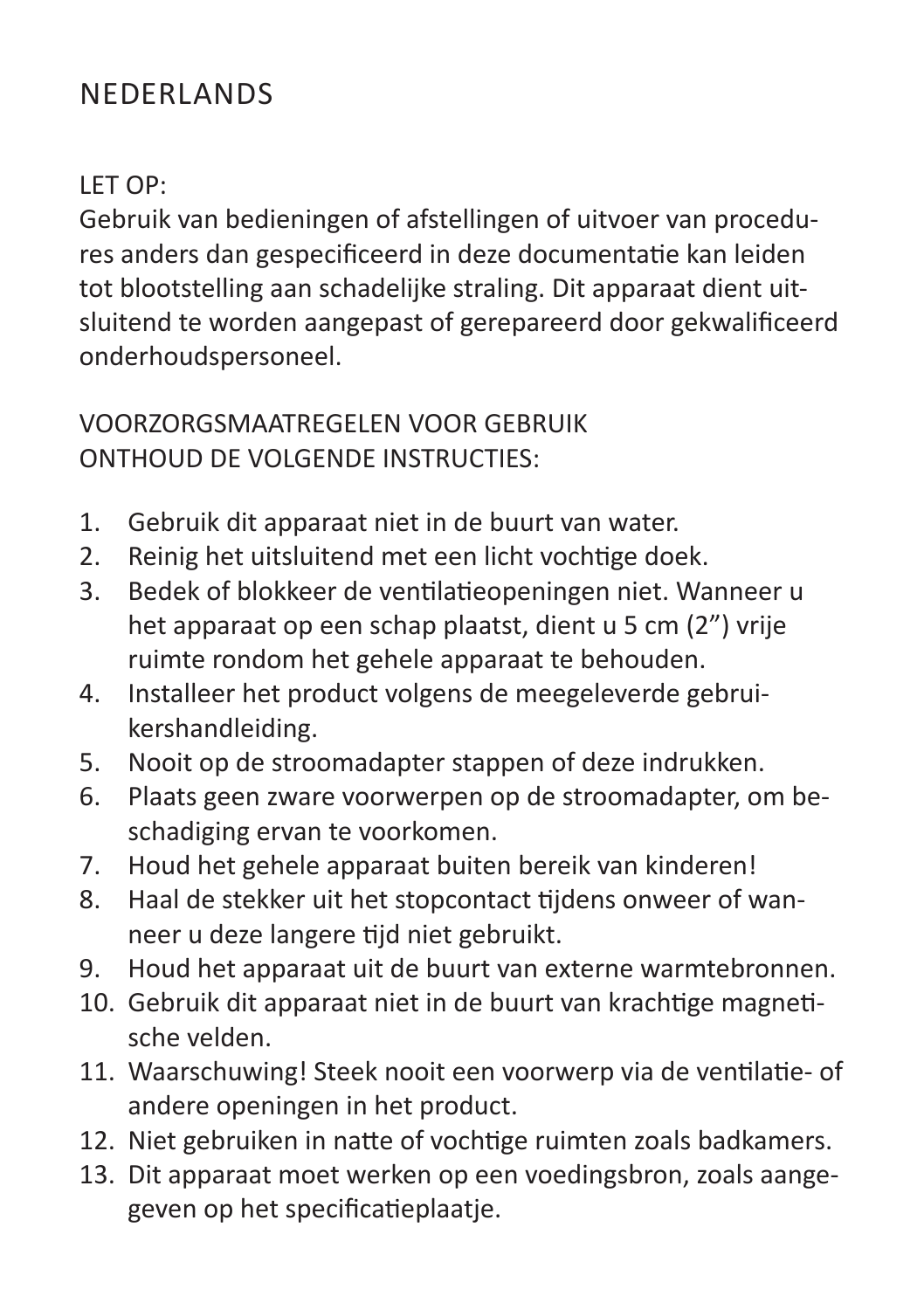- 14. Houd altijd de stekker vast wanneer u deze uit het stopcontact trekt.
- 15. Hoewel dit apparaat met de grootste zorg is vervaardigd en meerdere malen is gecontroleerd voordat het de fabriek verlaat, is het toch mogelijk dat er problemen ontstaan. Als u rook, een overmatige hitteontwikkeling of enig ander onverwacht verschijnsel opmerkt, moet u onmiddellijk de stekker van het netsnoer uit het stopcontact halen.
- 16. Dit apparaat is niet bestemd voor gebruik door mensen (inclusief kinderen) met fysieke, zintuiglijke of geestelijke gebreken of gebrek aan kennis en ervaring, tenzij zij onder toezicht staan of instructies hebben over het juiste gebruik van het apparaat hebben gekregen van de persoon die verantwoordelijk is voor hun veiligheid.
- 17. Dit product is alleen voor niet-professioneel gebruik bedoeld en niet voor commercieel of industrieel gebruik.
- 18. Verzeker u ervan dat het apparaat in een stabiele positie staat opgesteld.
- 19. Plaats dit apparaat nooit op andere elektrische apparatuur.

LET OP

Als de batterij onjuist wordt geplaatst, bestaat er explosiegevaar. Vervang de batterij alleen door een zelfde of vergelijkbare soort.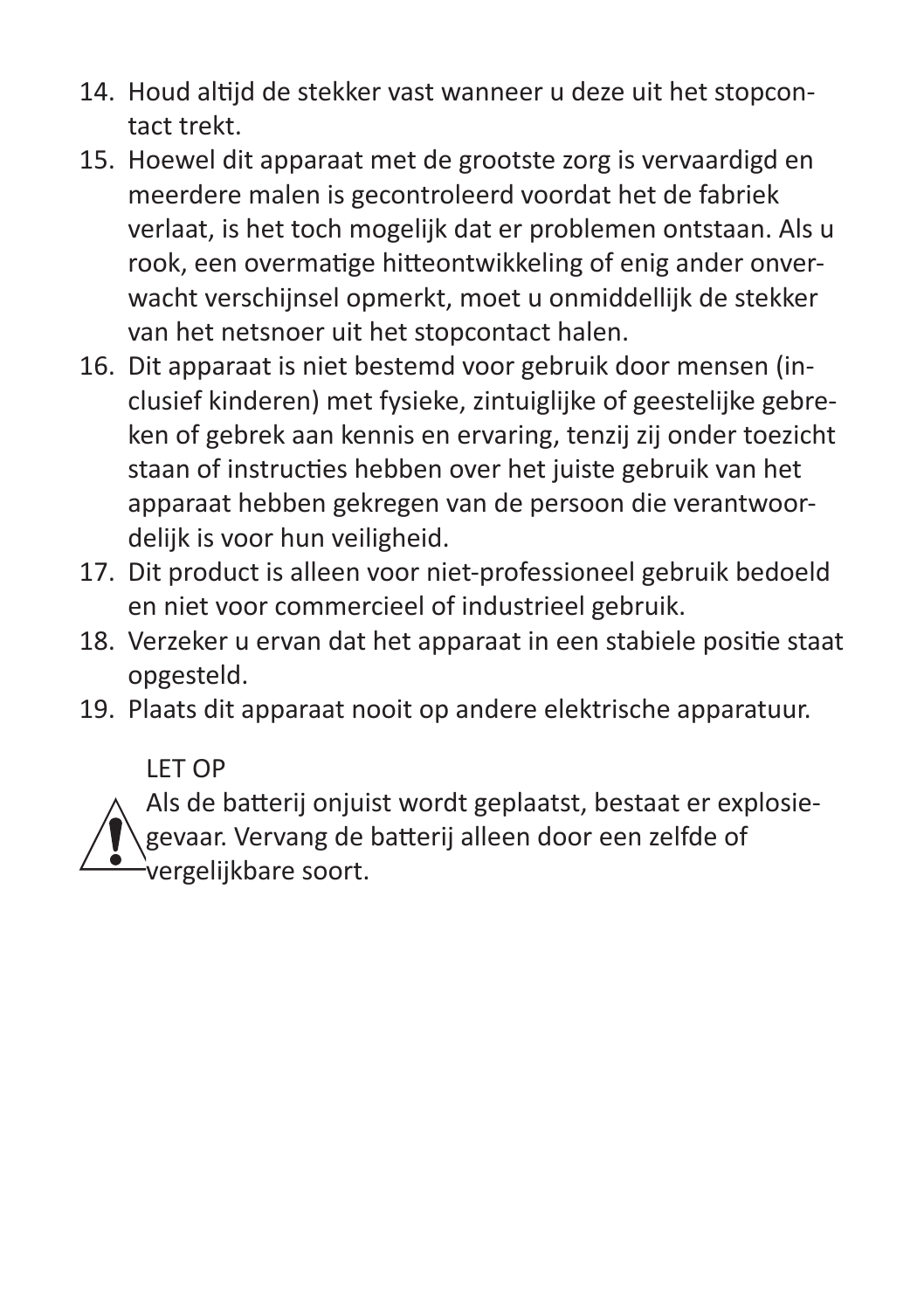



- 1. Radio alarm indicator 1
- 2. LED scherm
- 3. Zoemer alarm indicator 1
- 4. Slaap timer
- 5.
- 6. Alarm 2 instellen / Volume + 15. Slaap indicator
- 7. Time (Tijd) instellen
- 8. Radio geheugen PRE/M+
- 9. Tuner - / Uren +
- 10. Tuner + / Minuten +
- 11. Inschakelen / Stand by / Alarm uit
- 12. Snooze
- 13. Zoemer alarm indicator 2
- Alarm 1 instellen / volume 14. Radio alarm indicator 2
	-
	- 16. Luidspreker
	- 17. Batterijdeksel
	- 18. FM-Draad antenne
	- 19. AC-netsnoer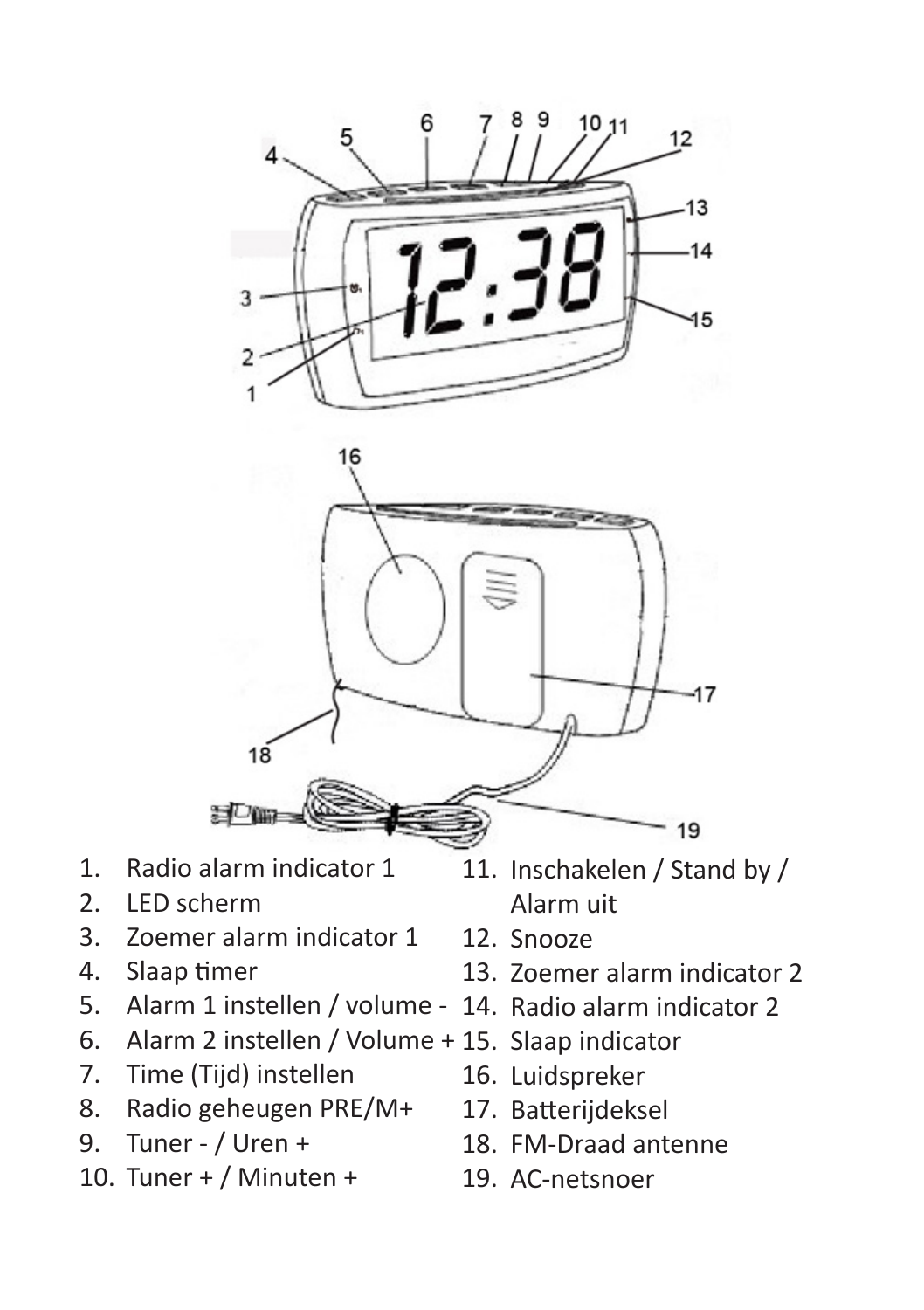## RADIO AFSTEMMEN

- 1. Druk op de "ON/OFF"-knop om de wekkerradio aan of uit te schakelen.
- Gebruik de "TUNING+" of "TUNING-" om de gewenste zender 2. te selecteren.
- 3. Druk op de "VOLUME+"- of "VOLUME-"-knop om het volume aan te passen.
- 4. Houd de "PRE/M+"-knop ingedrukt, totdat het geheugen wordt

weergegeven. Bijvoorbeeld als "P01" knippert. Selecteer het gewenste vooringestelde geheugen met de "VOLUME+"- of "VOLUME-"-knop. Druk opnieuw op de knop "PRE/M+" om de gewenste zender op te slaan.

Ga naar een vooringestelde zender door op de "PRE/M+"-knop 5. te drukken om het vooringestelde geheugen te selecteren.

## HET INSTELLEN VAN HET ALARM

- 1. Schakel de radio uit, voordat u de wektijd instelt.
- 2. Houd de "AL1"-knop ingedrukt, totdat het uren-scherm begint te knipperen.
- Stel de wektijd als volgt in: Druk op de "Hour"-knop om de 3. uren in te stellen en druk op de "Minute"-knop om de minuten in te stellen.
- 4. Druk op de "AL1"-knop om de wektijd op te slaan. Schakel de nu de wektijd in en selecteer het wakker worden met radio of met zoemer door herhaaldelijk op "AL1" te drukken.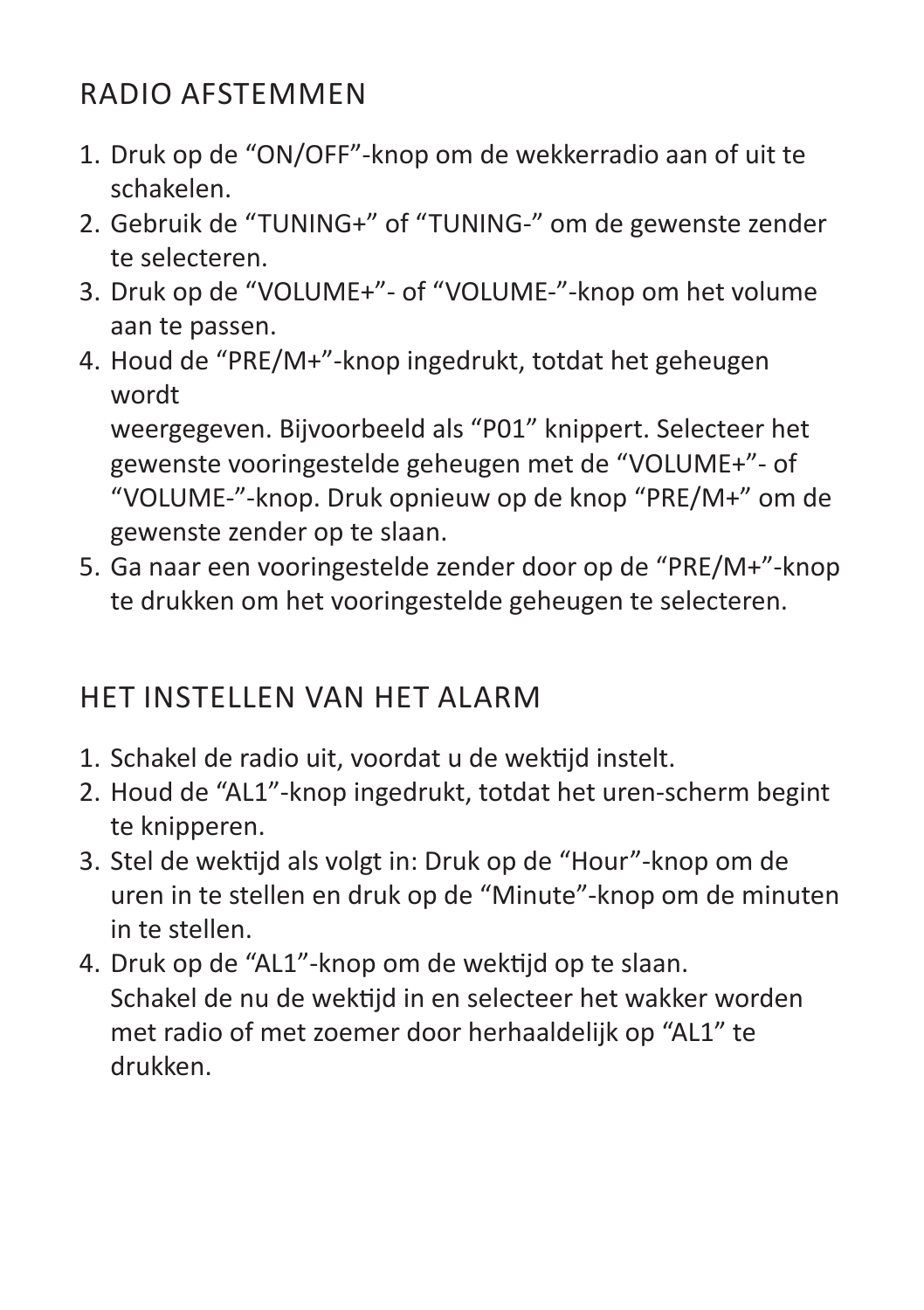- 5. De LED met het muzieknoot-logo en het bel-logo betekenen respectievelijk wakker worden met radio of met zoemer. Als beide LED's, met het muzieknoot-logo en het bel-logo uit zijn, betekent dit dat het alarm is uitgeschakeld.
- 6. Gebruik dezelfde methode om Alarm 2 in te stellen.

## HET ANNULEREN VAN DE DAGELIJKSE WEKTIJD

Druk op de "ON/OFF"-knop om het alarm te stoppen. Het alarm zal 24 uur later opereren als de ingestelde alarmtijd.

#### HET ALARM UITSCHAKELEN

Druk herhaaldelijk op de "AL1"- of "AL2"-knop, totdat beide LED's met het muzieknoot-logo en de bel-logo uit zijn. Het alarm is nu uitgeschakeld.

#### HET INSTELLEN VAN DE KLOK

- U moet de radio uitschakelen, voordat u de tijd instelt. 1.
- 2. Houd de "TIME"-knop ingedrukt, totdat het scherm begint te knipperen en laat vervolgens de knop los.
- 3. Druk op de "HOUR"- en "MIN"-knoppen om de uren en minuten in te stellen.
- 4. Druk op de "TIME"-knop om tijd te besparen.

## HET INSTELLEN VAN DE SLAAPTIJD

Druk herhaaldelijk op de "SLEEP"-knop om de slaaptijd (90, 80, 70, 60, 50, 40, 30, 20, 10 minuten of UIT) in te stellen. Wanneer de tijd is verstreken, wordt de radio automatisch uitgeschakeld.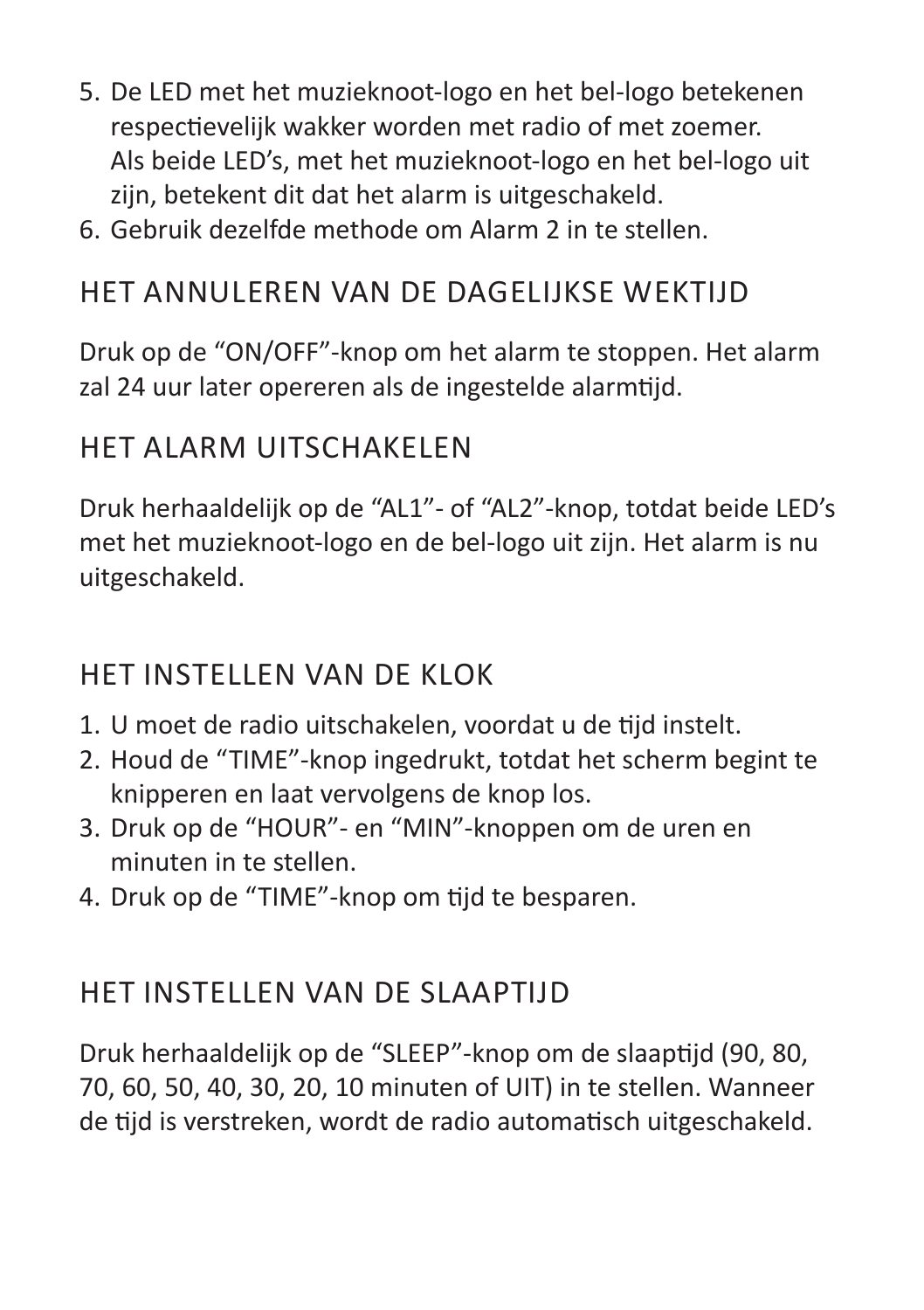## SNOOZE

Om de snooze-functie te gebruiken, drukt u op de "SNOOZE" knop als het alarm afgaat. Het alarm zal tijdelijk stoppen, maar begint weer na 9 minuten.

## **SPECIFICATIES**

Frequentiebereik: FM 87,5-108 MHz Voedingsbron: AC 230 V, 50 Hz/3 W DC 2 x AAA-batterijen (voor back-up) Uitgangsvermogen: 300 mW

## AFVOER VAN HET OUDE APPARAAT

Dit symbool geeft aan dat het betreffende elektrische product of de accu/batterij niet mag worden verwijderd als algemeen huishoudelijk afval in Europa. Zorg voor



een juiste afvalverwerking door het product en de accu/ batterij in overeenstemming met alle van toepassing zijnde lokale wetten voor het verwijderen van elektrische apparatuur of accu's/batterijen te verwijderen. Als u dit doet, helpt u de natuurlijke hulpbronnen te behouden en de standaard van milieubescherming te verbeteren bij de behandeling en verwijdering van elektrisch afval (Afgedankte Elektrische en Elektronische Apparatuur).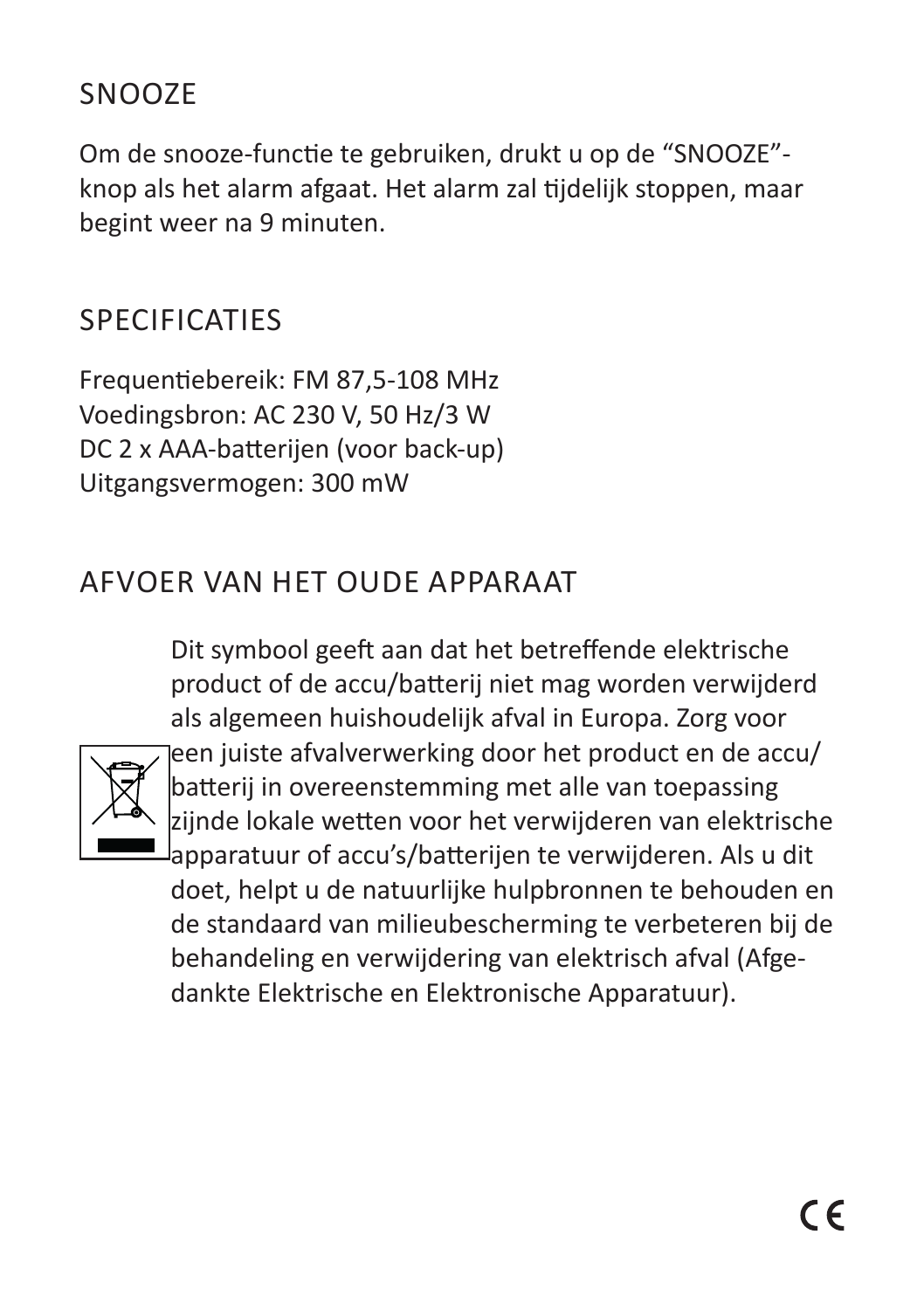## GARANTIE

Fysic biedt service en garantie aan overeenkomstig met de Europese wetgeving. Dit houdt in dat u, in het geval van reparaties (zowel tijdens als na de garantieperiode), uw lokale handelaar moet contacteren.

Belangrijke opmerking: het is niet mogelijk om producten die moeten worden gerepareerd rechtstreeks naar Fysic te sturen.

Belangrijke opmerking: De garantie verloopt als een onofficieel servicecenter het apparaat op wat voor manier dan ook heeft geopend, of er toegang toe heeft gekregen.

Het apparaat is niet geschikt voor professioneel gebruik. In het geval van professioneel gebruik worden alle garantieverplichtingen van de fabrikant nietig verklaard.

## DISCI AIMFR

Er worden regelmatig updates in de firmware en/of hardwarecomponenten gemaakt. Daardoor kunnen gedeelten van de instructie, de specificaties en afbeeldingen in deze documentatie enigszins verschillen van uw eigen situatie. Alle onderwerpen die staan beschreven in deze handleiding zijn bedoeld als illustratie en zijn niet van toepassing op specifieke situaties. Aan de beschrijving in dit document kunnen geen rechten worden ontleend.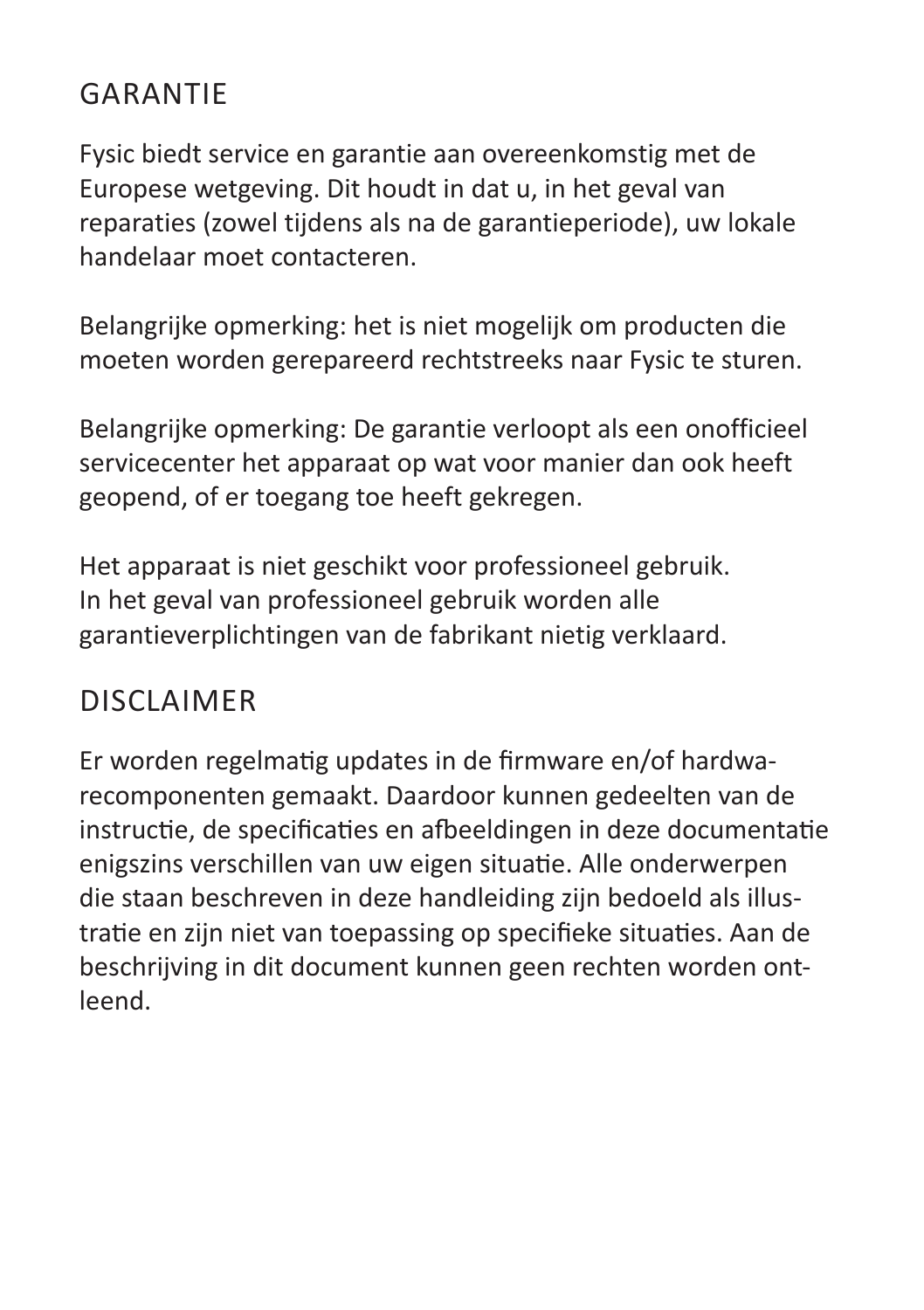## DEUTSCH

#### ACHTUNG:

Die zweckentfremdete Bedienung, Benutzung oder Einstellung der Prozeduren kann zu gefährlichen Unfällen durch Strahlen führen. Dieses Gerät darf außer von qualifizierten Fachleuten von niemand anderem repariert oder eingestellt werden.

VORSICHTSMASSNAHMEN VOR DER BENUTZUNG BEFOLGEN SIE IMMER FOLGENDE ANWEISUNGEN:

- Benutzen Sie dieses Gerät nicht in der Nähe von Wasser. 1.
- Benutzen Sie zur Reinigung ein nur leicht befeuchtetes Tuch. 2.
- Blockieren oder bedecken Sie keine Lüftungsöffnungen. Wenn Sie das Gerät auf ein Regal stellen, lassen Sie um das gesamte Gerät 5 cm (2") freien Platz. 3.
- Stellen Sie das Gerät entsprechend den Anweisungen der mitgelieferten Bedienungsanleitung auf. 4.
- Treten Sie nicht auf den Netzadapter und klemmen Sie ihn auch nicht ein. 5.
- Stellen Sie keine schweren Gegenstände auf den Netzadapter, weil er dadurch beschädigt werden kann. 6.
- Halten Sie das gesamte Gerät außerhalb der Reichweite von Kindern! 7.
- Trennen Sie das Gerät während eines Gewitters oder bei längerer Nichtbenutzung vom Netz. 8.
- 9. Halten Sie das Gerät von externen Hitzequellen fern.
- Meiden Sie bei der Beutzung des Produkts die Nähe starker 10. Magnetfelder.
- Warnung! Niemals Gegenstände durch die Lüftungsschlitze 11. oder Öffnungen in das Gerät stecken.
- 12. Benutzen Sie das Gerät nicht in nasser oder feuchter Umgebung wie beispielsweise einem Bad.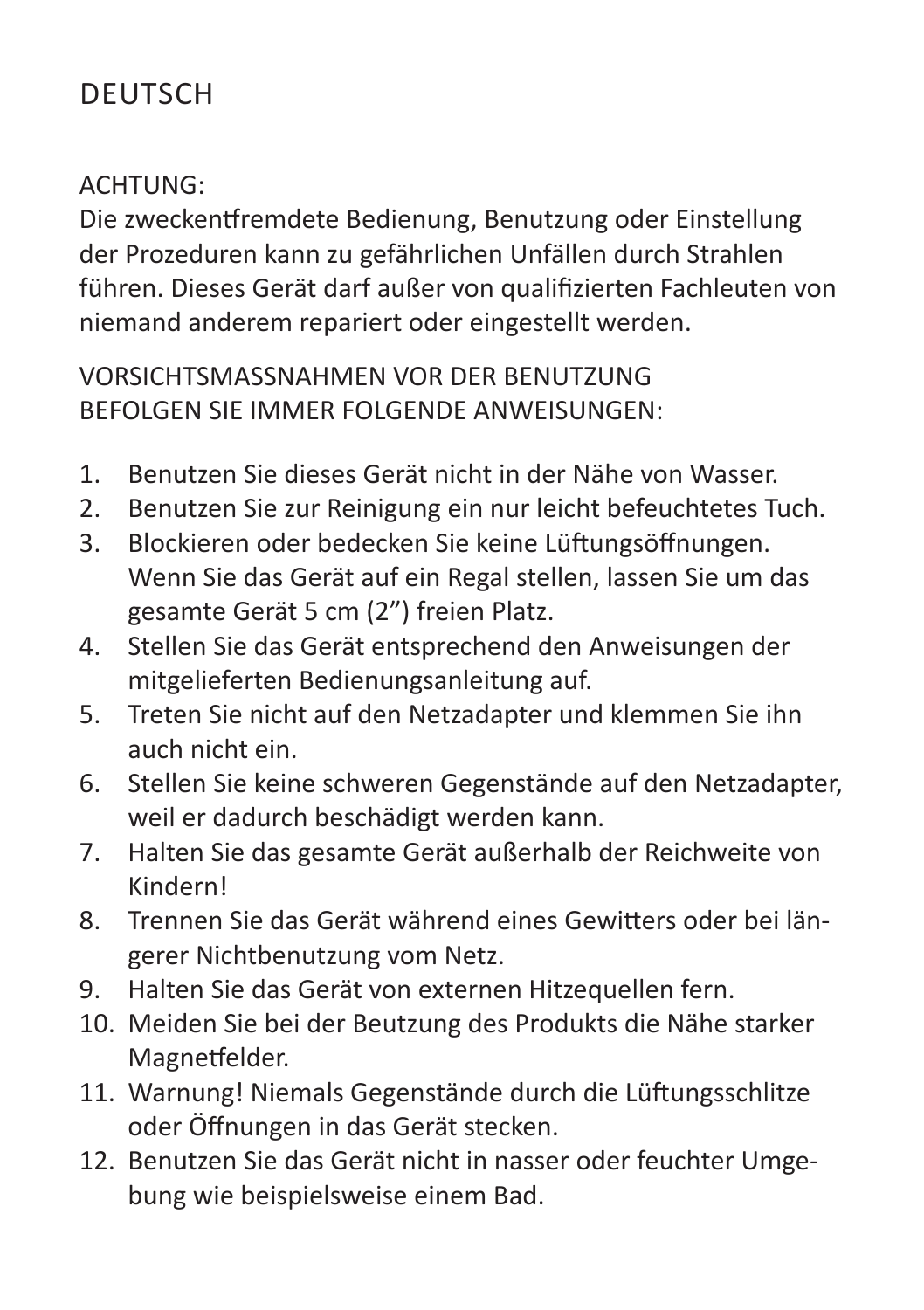- 13. Dieses Gerät ist durch eine Stromquelle wie auf dem Typenschild angegeben zu betreiben.
- 14. Halten Sie den Netzstecker in der Hand, wenn Sie ihn aus der Netzsteckdose ziehen.
- 15. Obwohl dieses Gerät unter größter Sorgfalt hergestellt und vor Auslieferung mehrmals überprüft wurde, können trotzdem Probleme auftauchen. Trennen Sie das Gerät bei Rauchentwicklung, starker Hitzeentwicklung oder jeder anderen unnatürlichen Erscheinung sofort vom Stromnetz.
- 16. Dieses Gerät ist nicht zur Benutzung durch Personen (einschließlich Kinder) mit physischen, sensorischen oder mentalen Beeinträchtigungen oder ohne ausreichender Erfahrung vorgesehen, es sei denn, sie werden durch eine verantwortliche Person beaufsichtigt oder wurden in die ordnungsgemäße Bedienung des Gerätes durch eine für ihre Sicherheit verantwortlichen Person eingewiesen.
- 17. Dieses Produkt ist nur für den nicht-professionellen Gebrauch und nicht für gewerbliche oder industrielle Zwecke bestimmt.
- 18. Stellen Sie sicher, dass das Gerät in einer stabilen Position aufgestellt ist.
- 19. Stellen Sie dieses Gerät niemals auf andere elektrische Geräte.

Achtung

Es besteht Explosionsgefahr, wenn die Batterien nicht korrekt eingelegt werden.Nur mit Batterien des gleichen oder entsprechenden Typs ersetzen.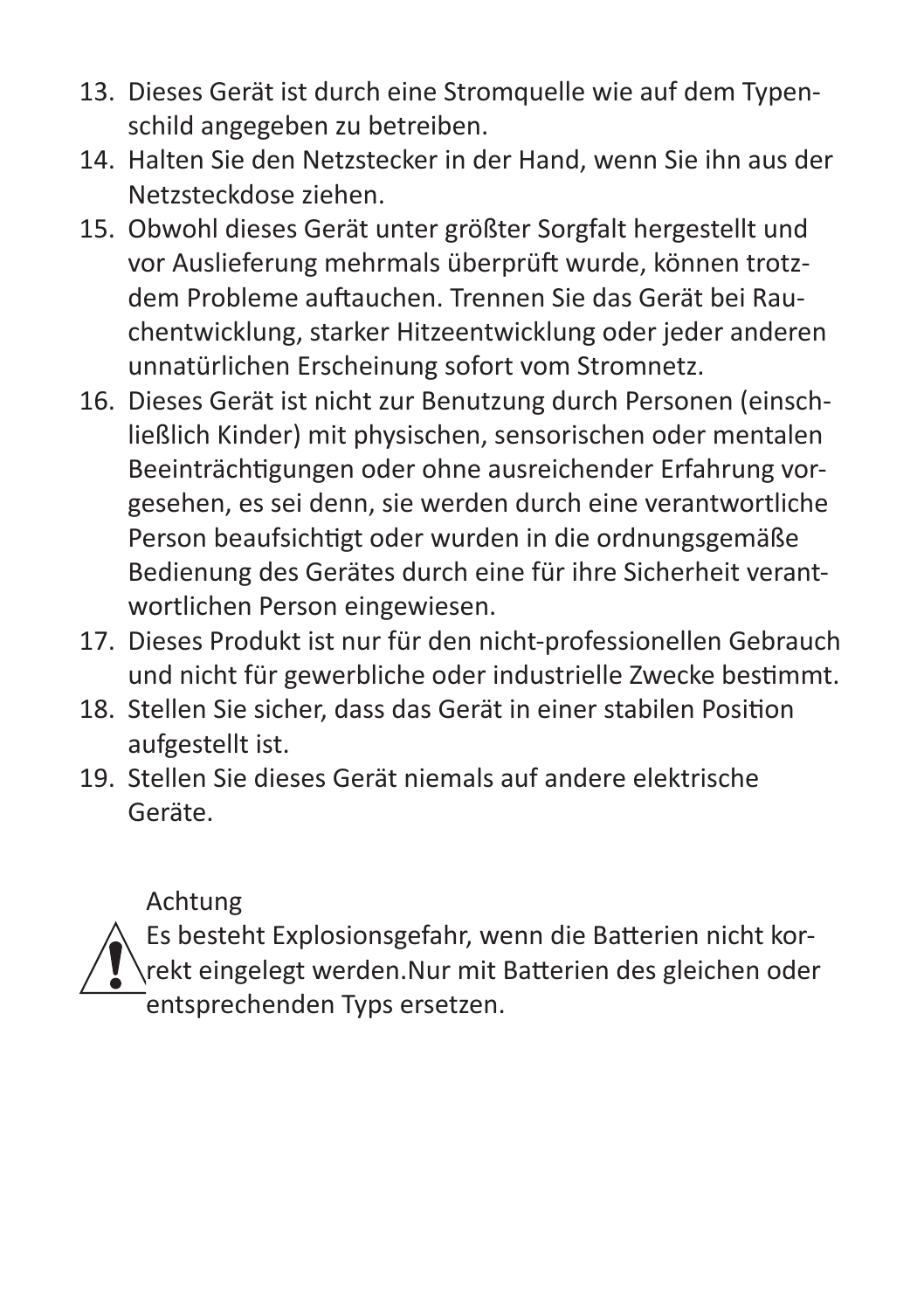



- 1. Radio alarm 1 anzeige
- 2. LED anzeige
- 3. Buzzer alarm 1 anzeige
- 4. Abschaltautomatik
- 5. Alarm 1 / Ladstärke -
- 6. Alarm 2 / Laudstarke +
- 7. Uhrzeit einstellen
- 8. Pre/M+ Radio
- 9. Radio tuning - / Stunde +
- 10. Radio tuning + / Minute +
- 11. Einschalten / Stand by / Alarm off
- 12. Schlummertaste
- 13. Buzzer alarm 2 anzeige
- 14. Radio alarm 2 anzeige
- 15. Schlafanzeige
- 16. Lautsprecher
- 17. Batteriefach
- 18. FM kabelantenne
- 19. AC tromkabel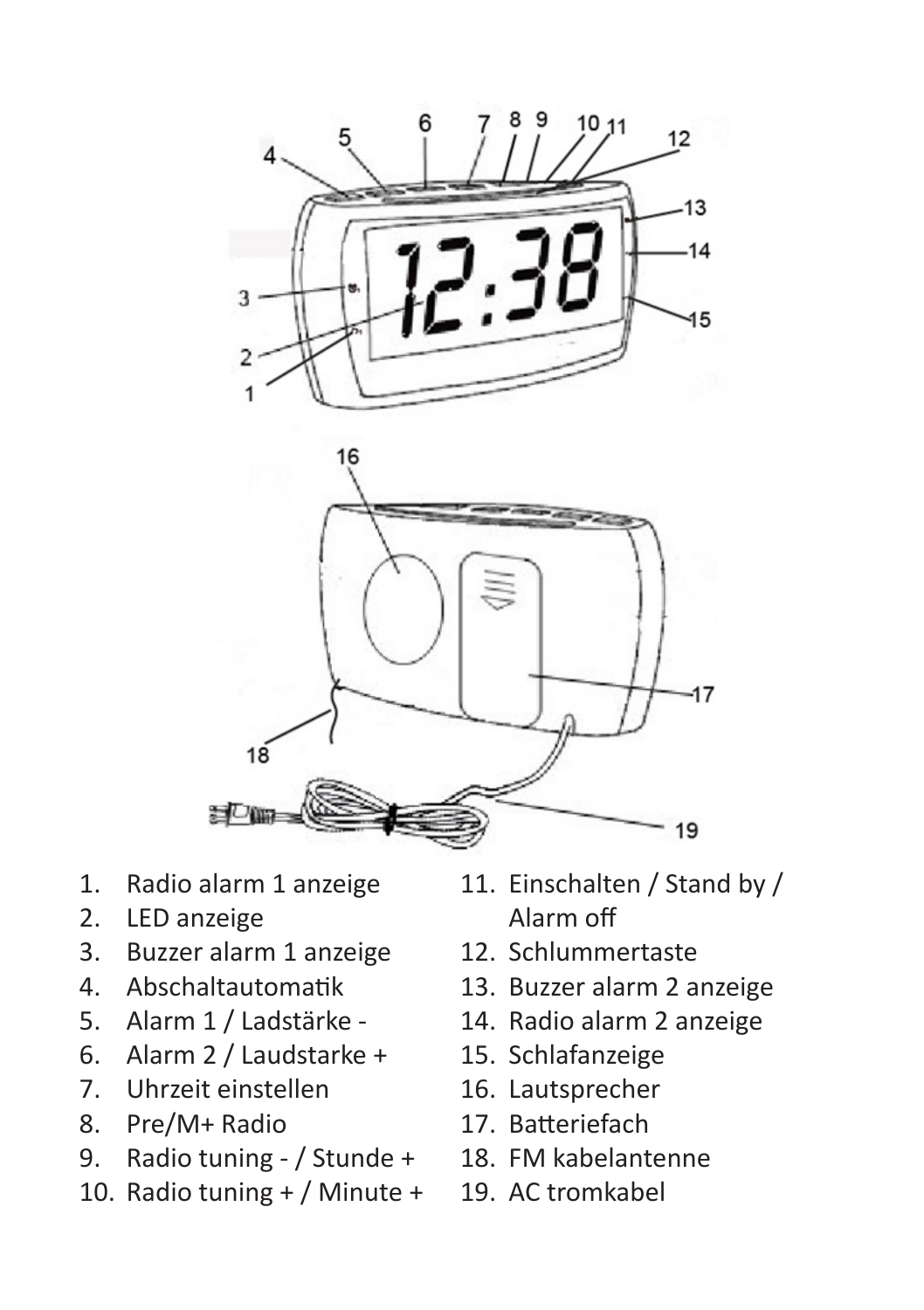## DAS RADIO ABSTIMMEN

- 1. Drücken Sie die "ON/OFF"-Taste, um den Radiowecker einoder auszuschalten.
- Wählen Sie die gewünschte Sendestation durch Einstellung 2. mittel ..TUNING+" bzw. ..TUNING-" aus.
- 3. Stellen Sie die Lautstärke durch Drücken der "VOLUME+" bzw. "VOLUME-"-Tasten ein.
- 4. Halten Sie die "PRE/M+"-Taste gedrückt, bis der Speicherplatz angezeigt wird, z.B. "P01" blinkt. Wählen Sie den gewünschten Speicherplatz mittels der "VOLUME+" bzw. "VOLUME-"-Taste aus und drücken Sie die "PRE/M+"-Taste erneut, um die gewünschte Sendestation zu speichern.
- 5. Rufen Sie diesen Speicherplatz durch Drücken der "PRE/M+"-Taste ab, um ihn auszuwählen.

## EINSTELLUNG DES ALARMS

- 1. Schalten Sie das Radio aus, bevor Sie die Alarmzeit einstellen.
- 2. Halten Sie die "AL1"-Taste gedrückt, bis die Stundenanzeige anfängt zu blinken.
- Stellen Sie die Alarmzeit wie nachfolgend beschrieben ein: 3. Drücken Sie die "Hour"-Taste, um die Stunde und die "Minute" Taste, um die Minuten einzustellen.
- 4. Drücken Sie die "AL1"-Taste, um die Alarmzeit zu speichern.
- 5. Aktivieren Sie nun den Alarm und schalten Sie mittels der "AL1"-Taste zwischen Weckton und Radioalarm um. Die LED-Anzeige mit der Musiknote und der Glocke stehen jeweils für Radioalarm oder Weckton. Leuchtet sowohl die LED-Anzeige mit der Musiknote als auch die mit der Glocke nicht, ist der Alarm deaktiviert.
- Stellen Sie in gleicher Art und Weise den Alarm 2 ein. 6.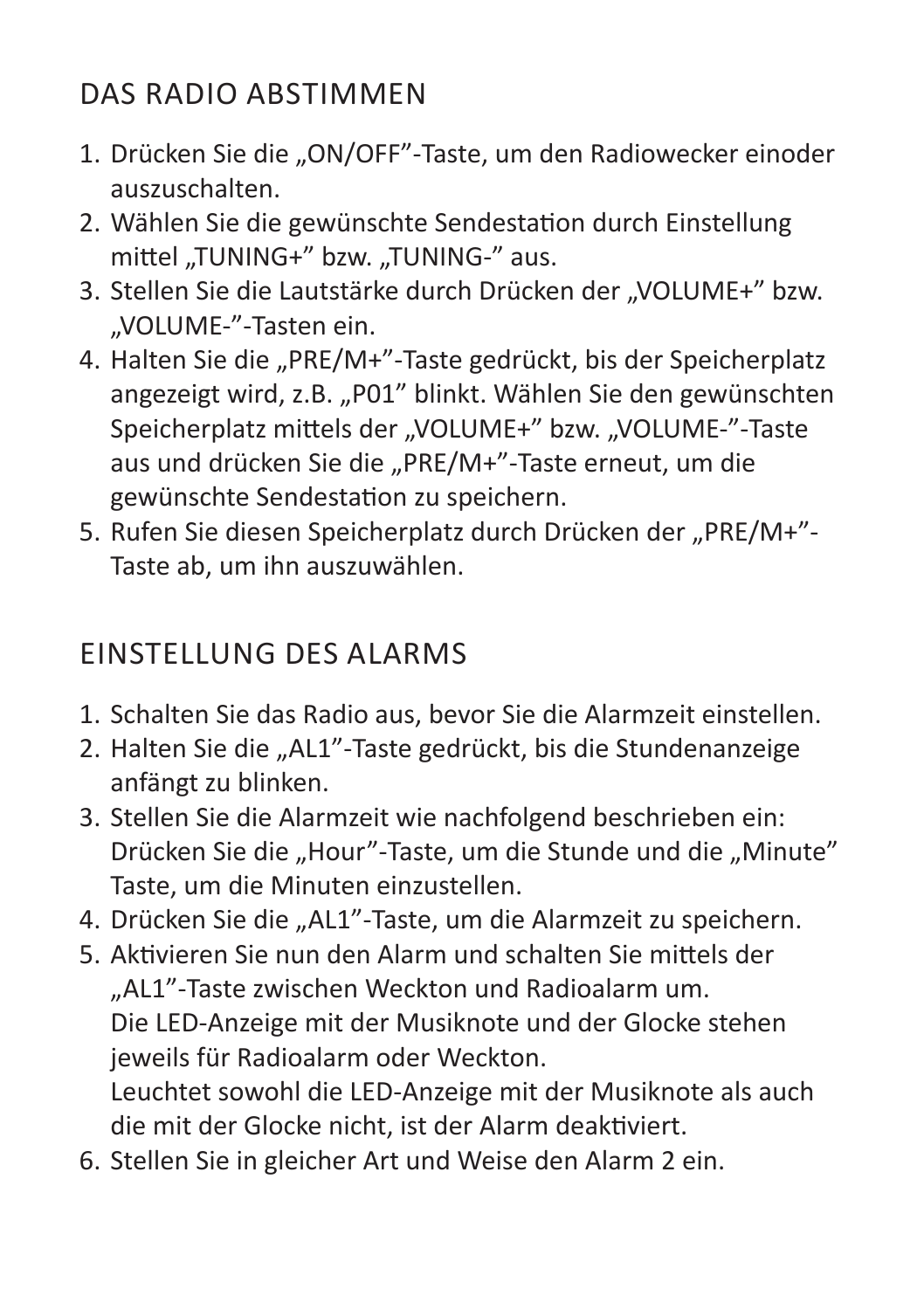## AUSSCHALTEN DES TÄGLICHEN ALARMS

Drücken Sie die "ON/OFF"-Taste, um den Alarm auszuschalten. Der Alarm wird 24 h später wie in der Alarmzeit eingestellt erneut ausgelöst.

## DEAKTIVIERUNG DES ALARMS

Drücken Sie die "AL1" oder "AL2"-Taste solange, bis sowohl die LED mit der Musiknote als auch die mit der Glocke erloschen sind, womit der Alarm deaktiviert wurde.

## EINSTELLEN DER UHR

- 1. Schalten Sie das Radio aus, bevor Sie die Uhrzeit einstellen.
- 2. Halten Sie die "TIME"-Taste gedrückt, bis die Anzeige anfängt zu blinken und lassen Sie danach die Taste los.
- 3. Drücken Sie die "HOUR" und "MIN"-Taste, um die Stunden und Minuten einzustellen.
- 4. Drücken Sie die "TIME"-Taste, um die Uhrzeit zu speichern.

## EINSTELLEN DER ABSCHALTAUTOMATIK

Drücken Sie die "SLEEP"-Taste mehrmals, um die Abschaltzeit (90, 80, 70, 60, 50, 40, 30, 20, 10 min oder aus) auszuwählen. Wenn diese Zeit abgelaufen ist, schaltet sich das Radio automatisch aus.

## **SCHLUMMERFUNKTION**

Um die Schlummerfunktion zu benutzen, drücken Sie die "SNOOZE"-Taste, wenn der Alarm ausgelöst worden ist. Der Alarm wird vorübergehend ausgeschaltet, jedoch nach 9 Minuten erneut ausgelöst.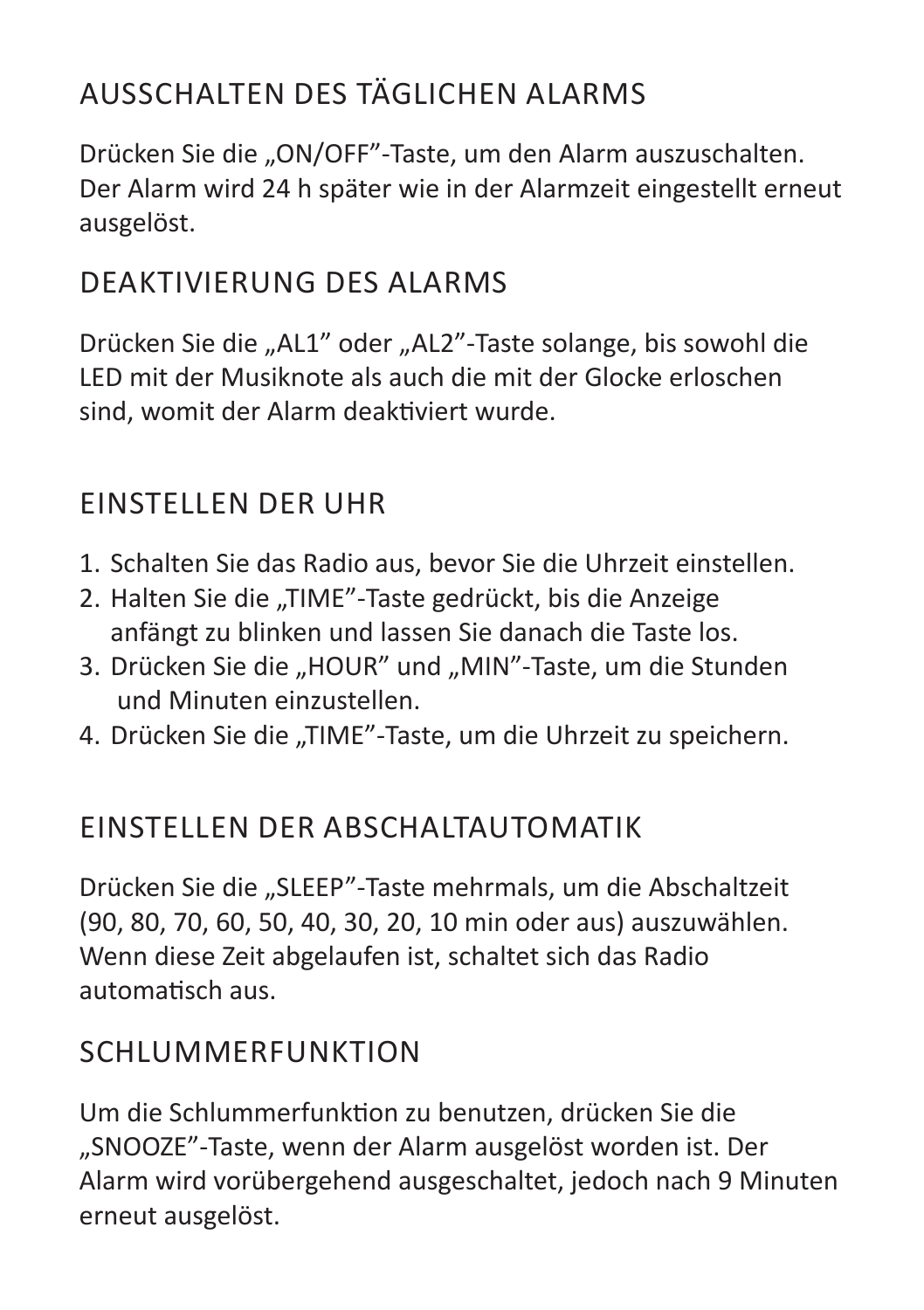## TECHNISCHE DATEN

Frequenzbereich: FM 87,5 - 108 MHZ Stromquelle: AC: 230 V~/50 Hz/3 W DC: 2 x Microzelle (AAA/LR03) (zum Puffern) Ausgangsleistung: 300 mW

## ENTSORGUNG DES ALTGERÄTS

Dieses Symbol zeigt an, dass das entsprechende Produkt oder dessen Batterie in Europa nicht mit dem normalen Hausmüll entsorgt werden darf. Um die ordnungsgemäße Abfallbehandlung des Produkts und dessen Batterie zu gewährleisten, müssen diese im Einklang mit allen anwendbaren örtlichen Vorschriften zur Entsorgung von Elektrogeräten und Batterien entsorgt werden. Dabei helfen Sie, natürliche Ressourcen zu schonen und Umweltschutzstandards zur Verwertung und Entsorgung von Altgeräten aufrecht zu halten (Waste Electrical and Electronic Equipment Directive).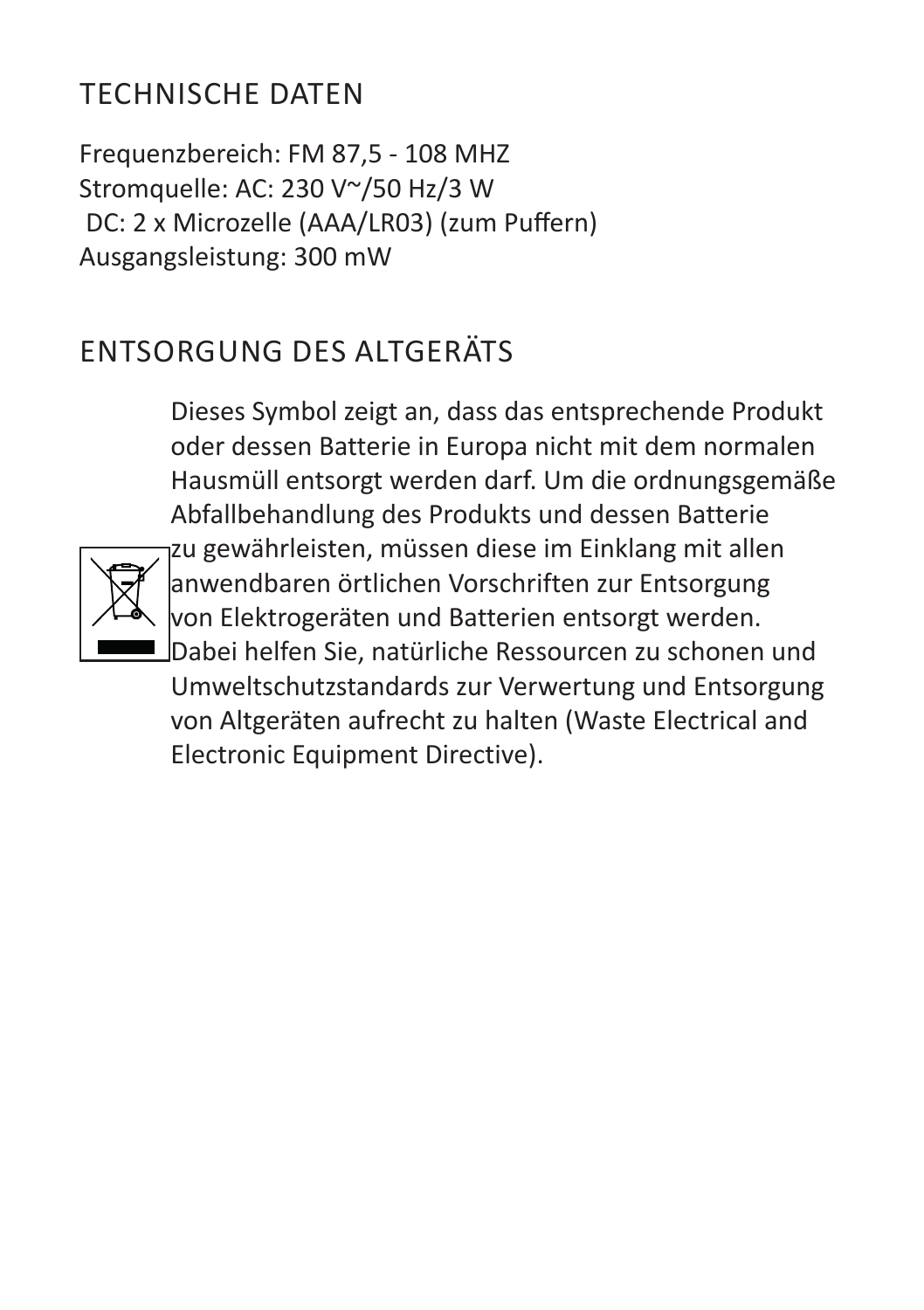## GARANTIE

Fysic bietet Leistungen und Garantien im Einklang mit Europäischem Recht. Im Falle von Reparaturen (sowohl während als auch nach Ablauf der Garantiezeit) sollten Sie deshalb Ihren Einzelhändler kontaktieren.

Wichtiger Hinweis: Es ist nicht möglich, Geräte für Reparaturen direkt an Fysic zu schicken.

Wichtiger Hinweis: Falls dieses Gerät von einem nicht autorisierten Kundendienst geöffnet oder darauf zugegriffen wird, erlischt die Garantie.

Dieses Gerät ist nicht für professionelle Zwecke geeignet. Falls das Gerät für professionelle Zwecke eingesetzt wird, erlöschen alle Garantieverpflichtungen seitens des Herstellers.

## HAFTUNGSAUSSCHLUSS

Aktualisierungen der Firmware und/oder Hardware-Komponenten werden regelmäßig durchgeführt. Daher können einige der Anweisungen, Spezifikationen und Abbildungen in dieser Dokumentation von Ihrer individuellen Situation abweichen. Alle in diesem Handbuch beschriebenen Elemente dienen nur zur Illustration und treffen auf Ihre individuelle Situation möglicherweise nicht zu. Aus der in diesem Handbuch getätigten Beschreibung können keine Rechtsansprüche oder Leistungsanforderungen geltend gemacht werden.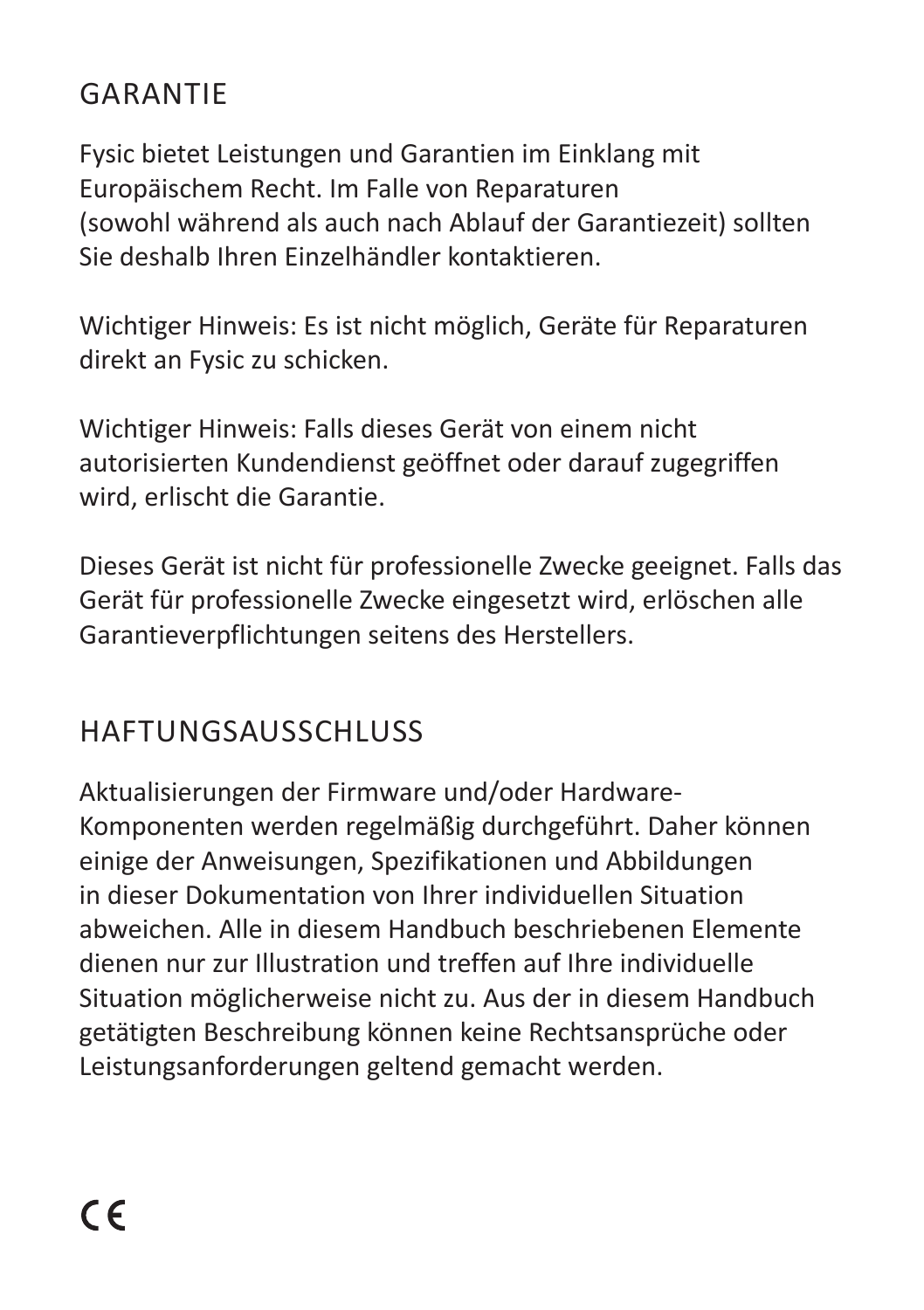## **FRANCAIS**

#### ATTENTION :

L'utilisation de commandes ou de réglages ou l'exécution de procédures autres que ceux spécifiés dans ce manuel peut entraîner une exposition à des rayonnements dangereux.

Cet appareil ne doit pas être réglé ou réparé par quiconque d'autre que du personnel qualifié.

PRÉCAUTIONS AVANT UTILISATION GARDEZ CES INSTRUCTIONS À L'ESPRIT:

- N'utilisez pas cet appareil à proximité de l'eau. 1.
- Nettoyez-le uniquement avec un chiffon légèrement humide. 2.
- Ne couvrez pas et n'obturez pas les ouvertures de ventilation. Lorsque vous placez l'appareil sur une étagère, laissez 5 cm (2") d'espace libre tout autour de l'appareil. 3.
- Installez-le conformément au mode d'emploi fourni. 4.
- Ne marchez pas sur l'adaptateur secteur ou ne le coincez pas. 5.
- Ne placez pas d'objets lourds sur l'adaptateur secteur, car ils pourraient l'endommager. 6.
- Gardez l'appareil hors de portée des enfants ! 7.
- Débranchez cet appareil pendant les orages ou lorsqu'il n'est pas utilisé pendant une longue durée. 8.
- Tenez l'appareil loin des sources de chaleur externes. 9.
- 10. Évitez d'utiliser l'appareil à proximité de champs magnétiques puissants.
- 11. Mise en garde ! N'introduisez jamais un objet dans l'appareil par les ouvertures et les fentes de ventilation.
- 12. Ne l'utilisez pas dans des endroits humides tels que les salles de bain.
- 13. Cet appareil doit fonctionner avec la source d'alimentation indiquée sur la plaque signalétique.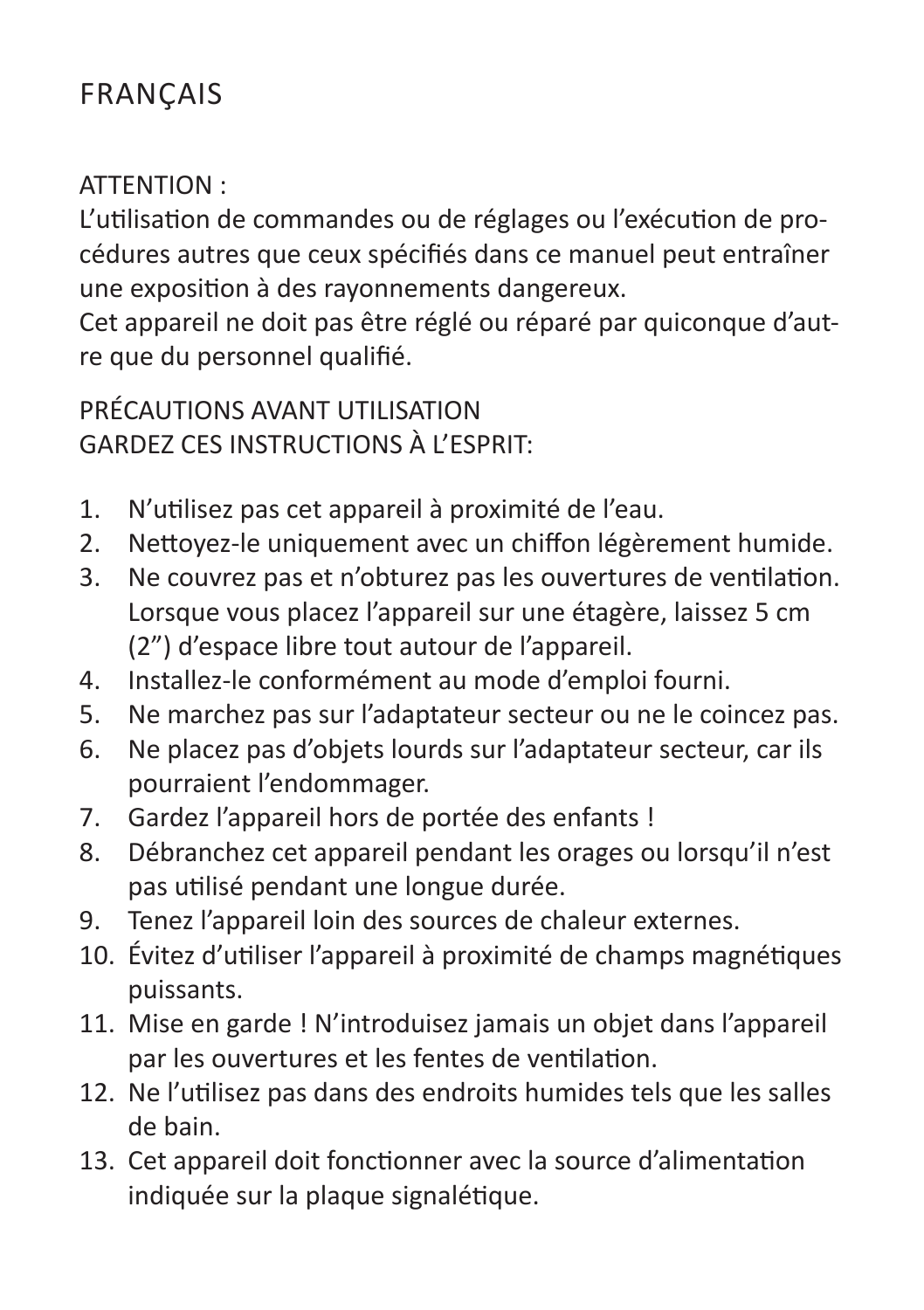- 14. Tirez toujours sur la fiche pour débrancher le cordon de la prise secteur.
- 15. Bien que ce dispositif soit fabriqué avec le plus grand soin et contrôlé à plusieurs reprises avant de quitter l'usine, des problèmes peuvent néanmoins survenir. Si l'appareil émet de la fumée ou en cas d'accumulation excessive de la chaleur ou d'un phénomène inattendu, débranchez immédiatement la fiche d'alimentation du secteur.
- 16. Cet appareil ne doit pas être utilisé par des personnes (enfants compris) souffrant de handicaps physiques, sensoriels ou mentaux, ou manquant d'expérience et de connaissances, sauf si elles sont sous surveillance ou ont reçu des instructions sur l'utilisation correcte de l'appareil par la personne qui est responsable de leur sécurité.
- 17. Ce produit est conçu pour un usage non professionnel, et non commercial ou industriel.
- 18. Vérifiez que l'appareil est en position stable.
- 19. Ne placez jamais cet appareil sur un autre appareil électrique.

Attention

Risque d'explosion si la pile est mal remplacée.

Remplacez la pile par une pile du même type ou équivalent.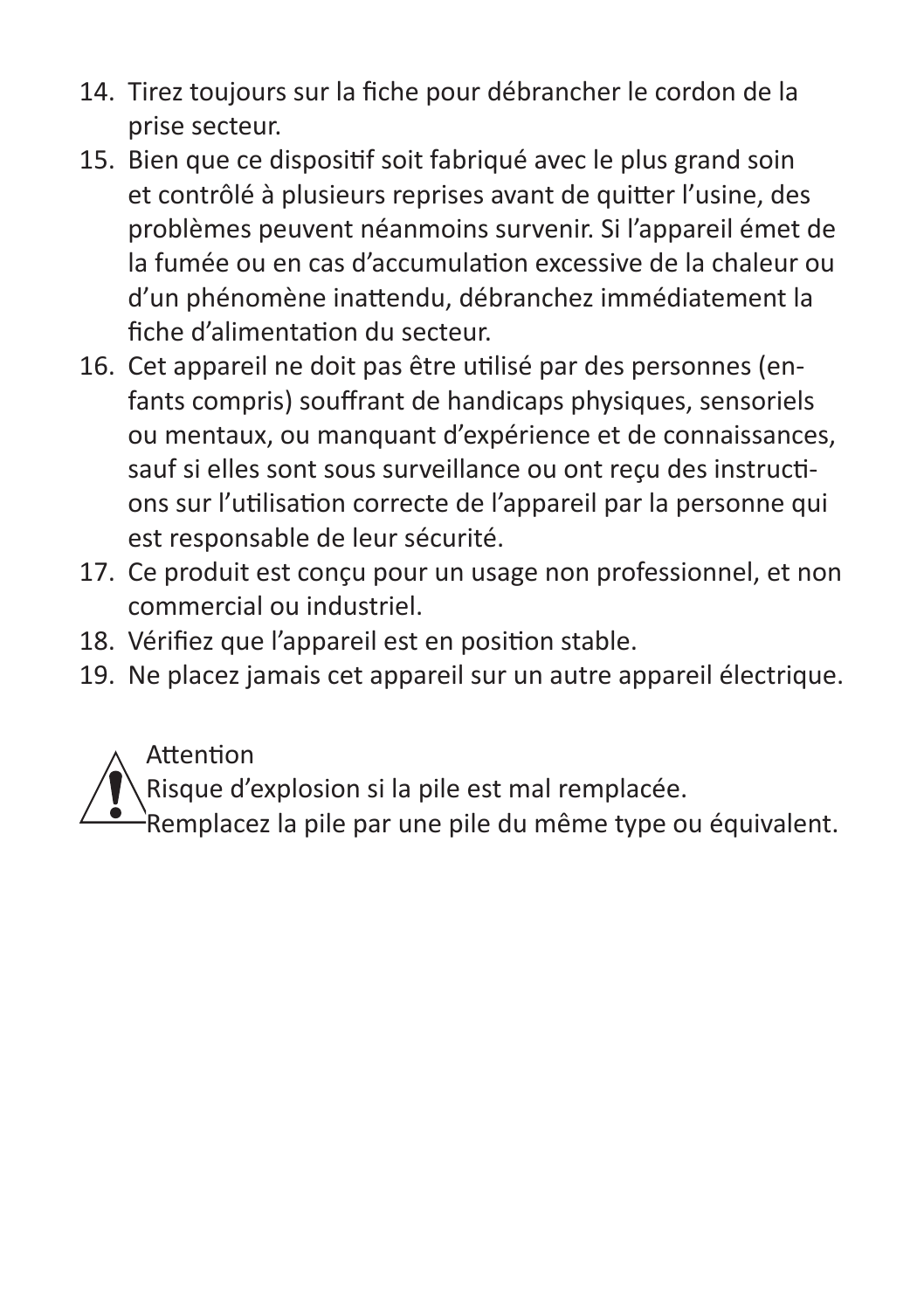

- 1. Indicateur alarme 1 de radio 11. Marche / veille / arrêt d'alarme
- 2. Affichage LED
- 3. Indicateur alarme 1 de bips 12. Bouton de sonnerie
- 4. Mise en veille
- 5. L'alarme 1 / volume -
- 6. L'alarme 2 / Volume +
- 7. Réglage de l'heure
- 8. Radio PRE/M+
- 9. Réglage - / Heures +
- 10. Réglage + / Minutes +
- - 13. Indicateur alarme 2 de bips
	- 14. Indicateur alarme 2 de radio
	- 15. Indicateur de sommeil
	- 16. Haut-parleur
	- 17. Cache des piles
	- 18. Antenne filaire FM
	- 19. Cordon D'alim. CA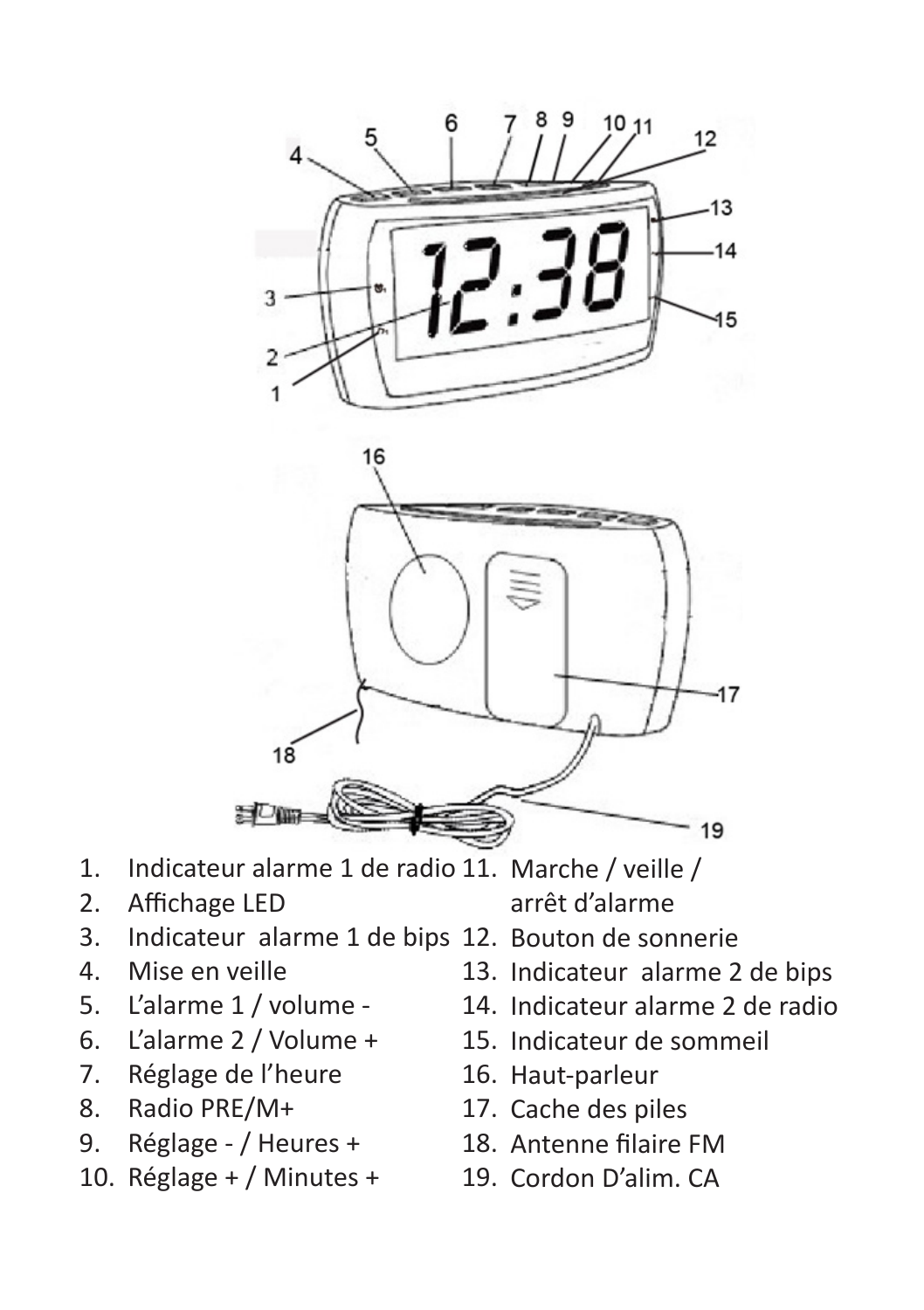## RADIO

- 1. Appuyez sur le bouton « ON/OFF » pour allumer ou éteindre 1. le radio-réveil.
- 2. Réglez le bouton « TUNING+ » ou « TUNING- » pour sélectionner la station voulue.
- 3. Appuyez sur la touche « VOLUME+ » ou « VOLUME- » pour régler le volume.
- Maintenez enfoncé le bouton « PRE/M+ » jusqu'à ce que 4. l'emplacement de mémoire s'affiche, par exemple « P01 » clignote. Sélectionnez l'emplacement de mémoire voulu grâce aux boutons « VOLUME+ » ou « VOLUME- », puis rappuyez sur le bouton « PRE/M+ » pour mémoriser la station voulue.
- 5. Chargez la station préprogrammée en appuyant sur le bouton « PRE/M+ » pour sélectionner l'emplacement de mémoire.

## RÉGLAGE DE L'ALARME

- 1. Éteignez la radio avant de régler l'heure de l'alarme.
- Maintenez enfoncé le bouton « AL1 » jusqu'à ce que les heures 2. clignotent sur l'écran.
- 3. Procédure de réglage de l'heure d'alarme : Appuyez sur le bouton « Hour » pour régler les heures et appuyez sur le bouton « Minute » pour régler les minutes.
- 4. Appuyez sur le bouton « AL1 » pour enregistrer l'heure d'alarme.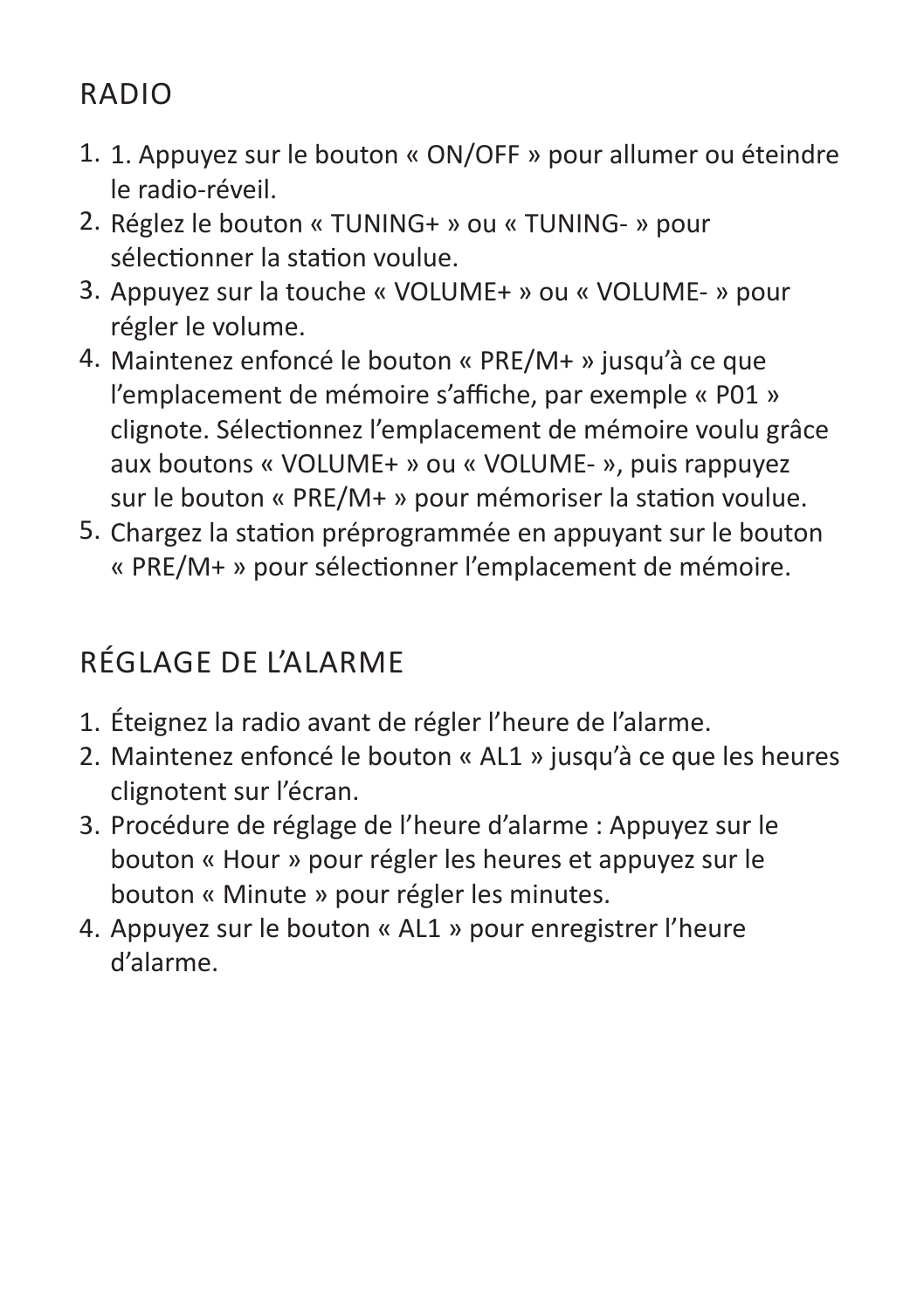## RÉGLAGE DE L'ALARME

Maintenant, activez l'alarme et sélectionnez le réveil avec la 5. radio ou la sonnerie en appuyant sur « AL1 ». Les LED avec le symbole de note de musque et le symbole de cloche signifient respectivement réveil avec la radio ou la sonnerie.

Si les deux LED avec le symbole de note de musque et le symbole de cloche sont éteintes, cela signifie que l'alarme est désactivée.

Utilisez la même méthode pour régler l'alarme 2. 6.

## ANNULATION DE L'ALARME QUOTIDIENNE

Appuyez sur le bouton « ON/OFF » pour arrêter l'alarme. L'alarme fonctionnera 24 heures après l'heure d'alarme réglée

## DÉSACTIVATION DE L'ALARME

Appuyez sur le bouton « AL1 » ou « AL2 » pour sélectionner jusqu'à ce que les deux LED avec le symbole de note de musque et le symbole de cloche soient éteintes, alors l'alarme est désormais inactive.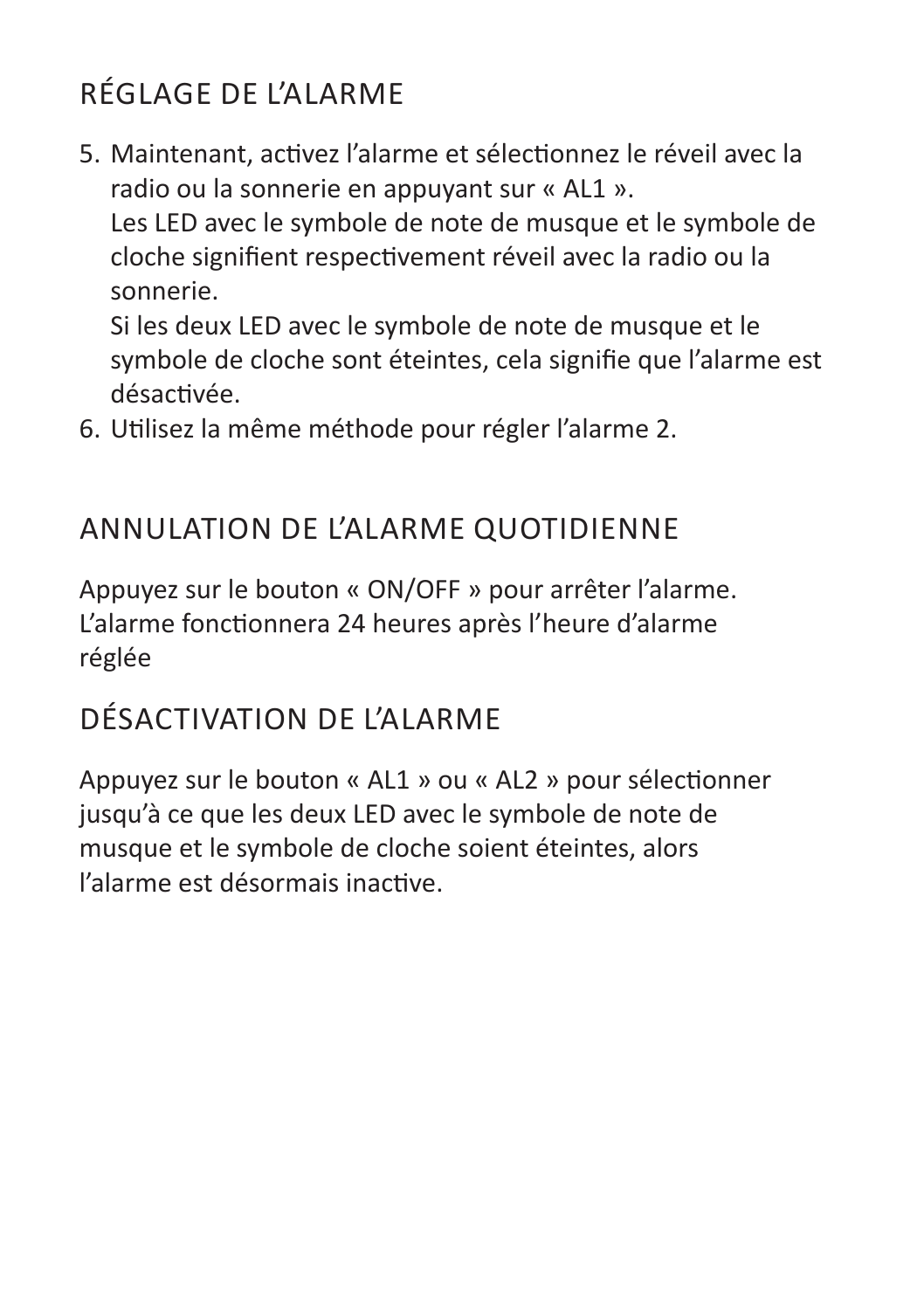## RÉGLAGE DE L'ALARME

- 1. Vous devez éteindre la radio avant de régler l'heure de l'horloge.
- Maintenez enfoncé le bouton « TIME » jusqu'à ce que 2. l'affichage commence à clignoter, puis relâchez le bouton.
- 3. Appuyez sur les boutons « HOUR » et « MIN » pour régler les heures et les minutes.
- 4. Appuyez sur le bouton « TIME » pour enregistrer l'heure.

## RÉGLAGE DU MINUTEUR DE MISE EN VEILLE

Appuyez plusieurs fois sur le bouton « SLEEP » pour régler le minuteur de mise en veille (90, 80, 70, 60, 50, 40, 30, 20, 10 min ou inactif). Une fois que le temps s'est écoulé, la radio s'éteindra automatiquement.

## RAPPEL D'ALARME

Pour utiliser la fonction de rappel d'alarme, appuyez sur la barre « SNOOZE » pendant que l'alarme sonne. L'alarme s'arrêtera provisoirement, mais reprendra au bout de 9 minutes.

## CARACTÉRISTIQUES TECHNIQUES

Plage de fréquence : FM 87,5 à 108 MHz Source d'alimentation : 230 V c.a., 50 Hz/3 W 2 piles CC de type AAA (de secours) Puissance de sortie : 300 mW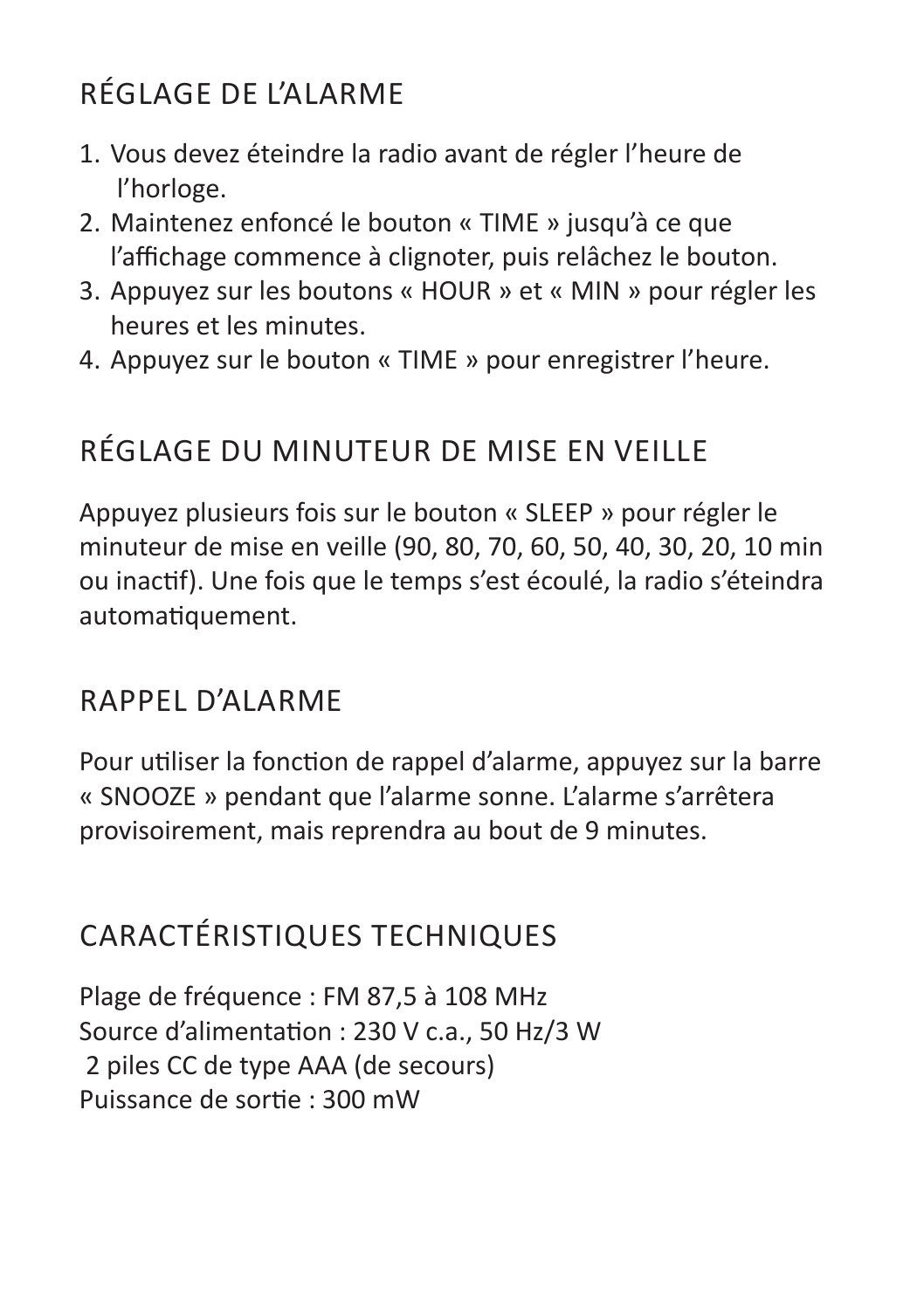## GARANTIE

Fysic propose un service et une garantie conformément à la législation européenne, ce qui signifie qu'en cas de besoin de réparation (aussi bien pendant et après la période de garantie), vous pouvez contacter votre revendeur le plus proche.

Remarque importante : Il n'est pas possible de renvoyer l'appareil pour réparation directement à Fysic.

Remarque importante : Si l'unité est ouverte ou modifiée de quelque manière que ce soit par un réparateur non agréé, la garantie serait caduque.

Cet appareil ne convient pas à une utilisation professionnelle. En cas d'utilisation professionnelle, les obligations de garantie du fabricant seront annulées.

## MISE AU REBUT DE L'APPAREIL USAGÉ

Ce symbole indique que le produit électrique concerné ou la batterie ne doivent pas être jetés parmi les autres déchets ménagers en Europe. Pour garantir un traitement correct du déchet de la batterie ou de l'appareil, veuillez les mettre au rebut conformément aux règlements locaux en vigueur relatifs aux appareils électriques et autres batteries. En agissant de la sorte, vous contribuerez à la préservation des ressources naturelles et à l'amélioration des niveaux de protection environnementale concernant le traitement et la destruction des déchets électriques (directive sur les déchets des équipements électriques et électroniques).